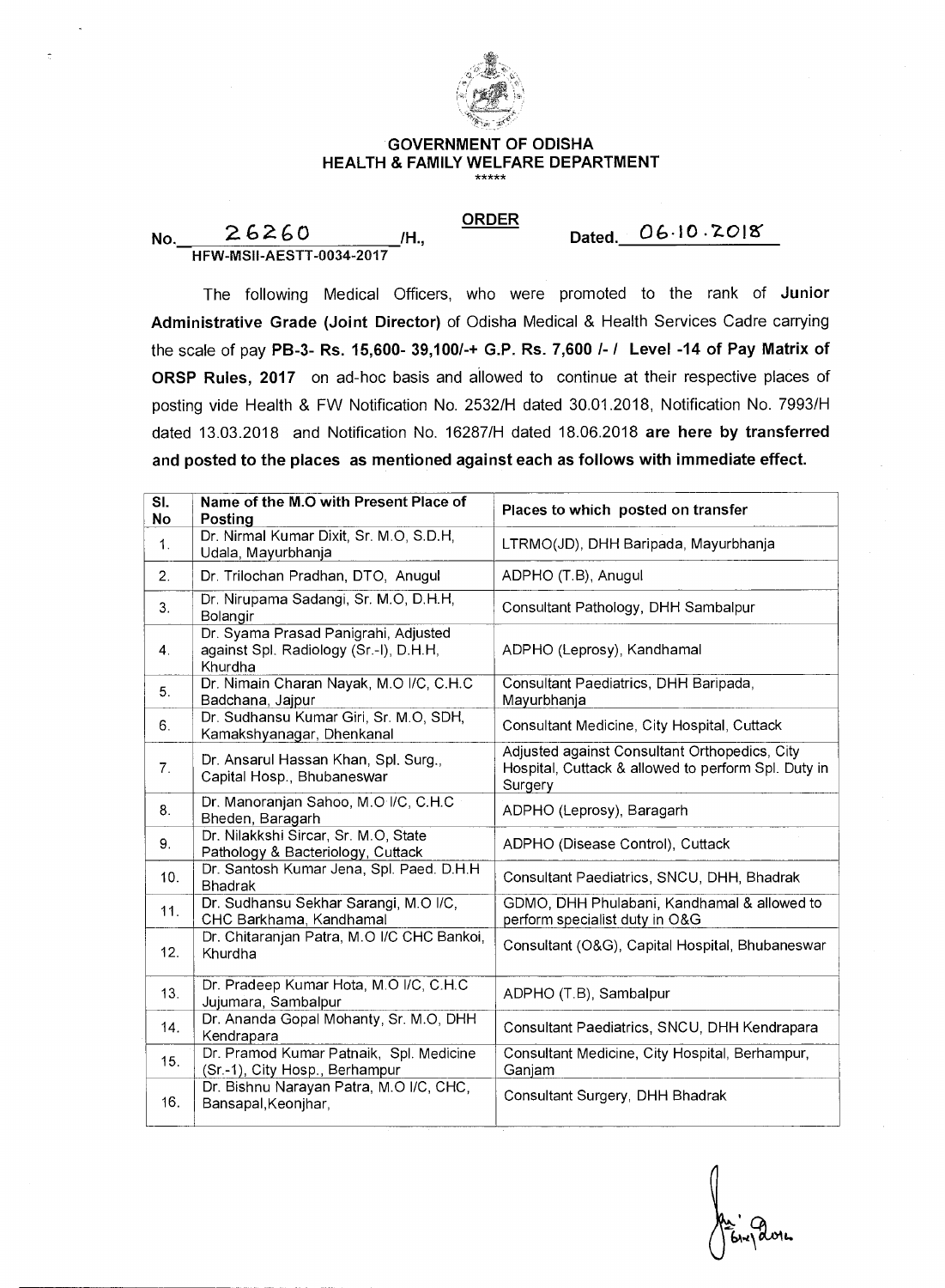| 17. | Dr. Prakash Chandra Bal, Sr. M.O,<br>ATD&TC, Cuttack                                                                                      | Consultant Surgery, DHH Jajpur                                                                                  |
|-----|-------------------------------------------------------------------------------------------------------------------------------------------|-----------------------------------------------------------------------------------------------------------------|
| 18. | Dr. Dibya Kishore Pati, B.B.O, D.H.H.<br>Bargarh                                                                                          | ADPHO (T.B), Baragarh                                                                                           |
| 19. | Dr. Bimal Ch. Rath, Sr. MO, State<br>Bacteriology & Path. Lab, Cuttack Uot to<br>Binjarpur, Jajpur vide G.O No:- 24541, dt.<br>16/11/2015 | Consultant Paediatrics, Citty Hospital, Cuttack                                                                 |
| 20. | Dr. Itishree Mishra, Spl. O&G, SDH,<br>Chhatrapur, Ganjam                                                                                 | Consultant (O&G), City Hospital, Berhampur,<br>Ganjam                                                           |
| 21. | Dr. Jaladhar Meher, Spl. Surgery (Sr.-1) TB<br>Hosp., Uditnarayanpur, Kalahandi                                                           | Consultant Surgery, Udit Narayan Pur T.B<br>Hospital, Kalahandi                                                 |
| 22. | Dr. Mrutyunjaya Mohapatra, D.L.O,<br>Dhenkanal Uot to SDH, Athamallik vide G.O<br>No:- 26571, dt. 16.12.2015                              | Consultant (O&G), City Hospital, Cuttack                                                                        |
| 23. | Dr. Sk Kallim Ullaha, DSMO, Cuttack                                                                                                       | Consultant Medicine, DHH Dhenkanal                                                                              |
| 24. | Dr. Puspita Mohanty, M.O I/C CHC<br>Mendhasal, Khurdha                                                                                    | ADPHO (T.B), Capital Hospital, Bhubaneswar                                                                      |
| 25. | Dr. Karna Ram Mohanta, Spl. O&G, SDH<br>Champua, Keonjhar                                                                                 | Consultant (O&G), SDH Champua, Keonjhar                                                                         |
| 26. | Dr. Girish Chandra Pati, DTO, Balasore                                                                                                    | ADPHO (T.B), Balasore                                                                                           |
| 27. | Dr. Ishani Mitra, Spl. Med. City Hosp.,<br>Cuttack                                                                                        | Consultant Medicine, DHH Paralakhemundi,<br>Gajapati                                                            |
| 28. | Dr. Kunja Behari Samal, Spl. Med., Capital<br>Hosp., Bhubaneswar                                                                          | Consultant Medicine, Capital Hospital,<br>Bhubaneswar                                                           |
| 29. | Dr. Amulya Kumar Das, Spl. Medicine,<br>S.D.H, Nilagiri, Balasore                                                                         | Consultant Medicine, DHH Balasore                                                                               |
| 30. | Dr. Sarat Chandra Naik, Sr. M.O, DHH,<br>Sundargarh                                                                                       | ADPHO (T.B), Sundargarh                                                                                         |
| 31. | Dr. Susanta Kumar Behera, Spl. Ophth.<br>SDH Bhanjanagar, Ganjam                                                                          | Consultant (Ophth.), City Hospital, Berhampur,<br>Ganjam                                                        |
| 32. | Dr. Purna Chandra Pradhan, MO I/C C.H.C<br>Chatabar, Deogarh                                                                              | ADPHO (Disease Control), Deogarh                                                                                |
| 33. | Dr. Shyam Sundar Mohapatra, Spl. Med.,<br>S.D.H, Chhatrapur, Ganjam                                                                       | Adjusted against ICU Consultant, Capital Hospital,<br>Bhubaneswar & allowed to perform Spl. Duty in<br>Medicine |
| 34. | Dr. Antarjyami Mishra, Dy. Director (HEO),<br>S.I.H & F.W, Bhubaneswar                                                                    | ADPHO (Leprosy), Balasore                                                                                       |
| 35. | Dr. Kalyani Mishra, Sr. M.O, Capital Hosp.,<br>Bhubaneswar                                                                                | LTRMO(JD), Capital Hospital, Bhubaneswar                                                                        |
| 36. | Dr. Shree Roy, DSMO, Jagatsinghpur                                                                                                        | ADPHO (Disease Control), Jagatsinghpur                                                                          |
| 37. | Dr. Pradeep Kumar Naik, Spl. Med., S.D.H<br>Titilagarh, Bolangir                                                                          | Consultant Medicine, DHH Bolangir                                                                               |
| 38. | Dr. Abanindra Mishra, Spl. O&G, SDH<br>Bonai, Sundargarh                                                                                  | Consultant (O&G), DHH Rayagada                                                                                  |
| 39. | Dr. Devi Prasad Mohapatra, M.O I/C, CHC<br>Chandanpur, Puri                                                                               | ADPHO (Leprosy), Puri                                                                                           |
| 40. | Dr. Bhakta Mohan Swain, M.O I/C, CHC<br>Adaspur, Cuttack                                                                                  | ADPHO (T.B), Cuttack                                                                                            |
| 41. | Dr. Nirod Kumar Sahoo, Spl. Paed., BMC,<br>Bhubaneswar                                                                                    | Consultant Paediatrics, Capital Hospital,<br>Bhubaneswar                                                        |
| 42. | Dr. Tahasil Sahoo, M.O I/C, C.H.C<br>Jamala, Bargarh                                                                                      | ADPHO (Disease Control), Baragarh                                                                               |
| 43. | Dr. Umakanta Sahoo, Adj. against Spl.<br>Anaeas., DHH, Jagatsinghpur                                                                      | Adjusted against Consultant (Anaes.), City<br>Hospital, Cuttack                                                 |
| 44. | Dr. Pramod Kumar Barik, Sr. M.O, D.H.H,<br>Jagatsinghpur                                                                                  | GDMO, DHH Jagatsinghpur                                                                                         |
| 45. | Dr. Ranjan Mitra, M.O I/C, CHC Subarnpur,<br>Cuttack                                                                                      | ADPHO (Leprosy), Dhenkanal                                                                                      |
| 46. | Dr. Choudhury Niharranjan Praharaj, Spl.                                                                                                  | Consultant (Skin & V.D), Leprosy Home &<br>Hospital, Cuttack                                                    |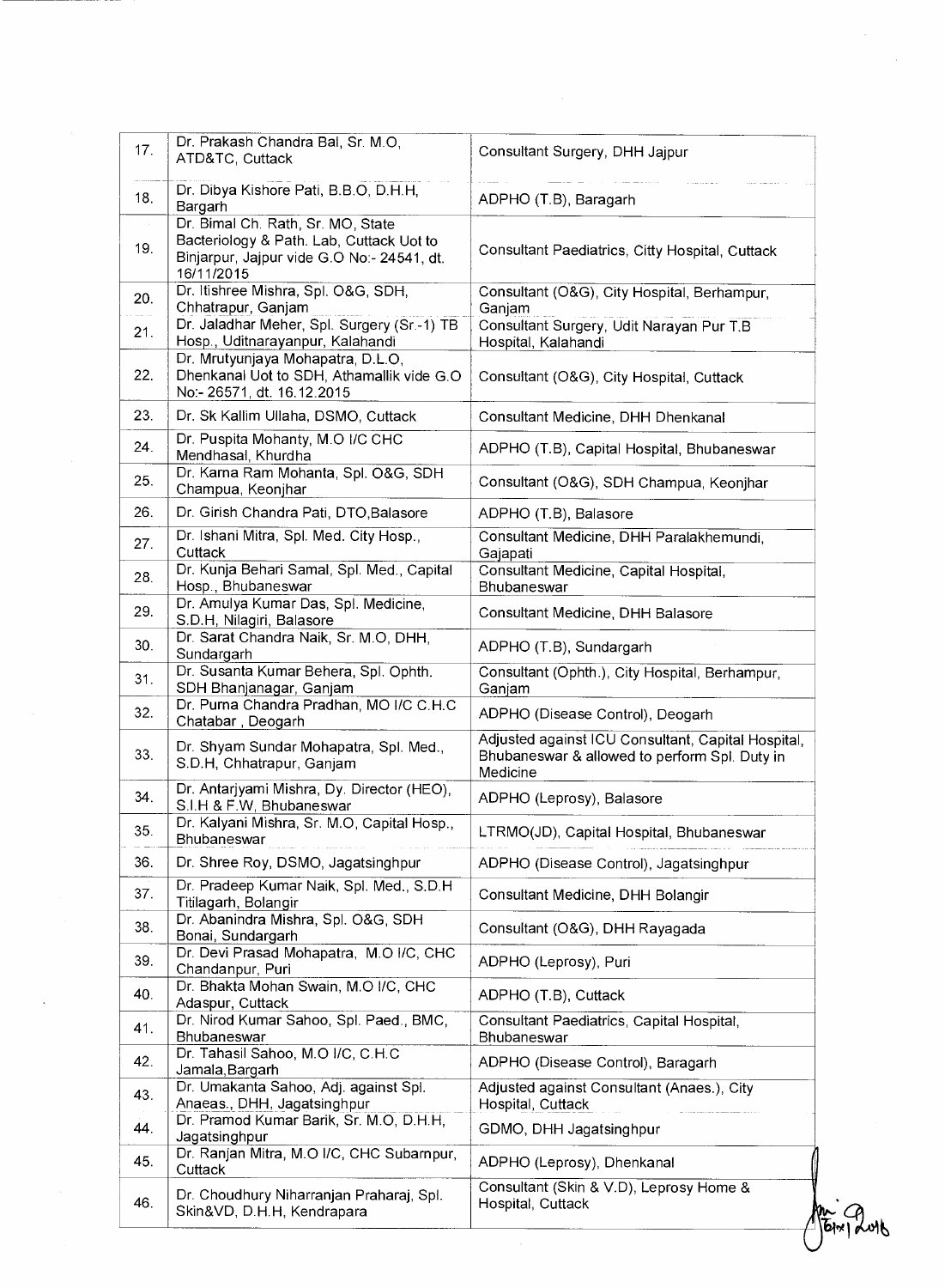| 47. | Dr. Pravakar Sahoo, Sr. M.O. DHH.<br>Nayagarh                                                                                         | ADPHO (Leprosy), Capital Hospital, Bhubaneswar                                                                                                                     |
|-----|---------------------------------------------------------------------------------------------------------------------------------------|--------------------------------------------------------------------------------------------------------------------------------------------------------------------|
| 48. | Dr. Sandhyarani Patnaik, Sr. M.O, D.H.H.                                                                                              |                                                                                                                                                                    |
|     | <b>Balasore</b>                                                                                                                       | ADPHO (Disease Control), Balasore                                                                                                                                  |
| 49. | Dr. Prasanna Ku Tripathy, M.O I/C, CHC<br>Tumudibandha, Kandhamal                                                                     | ADPHO (T.B), Kandhamal                                                                                                                                             |
| 50. | Dr. Santanu Kumar Dash, Sr. M.O, SDH,<br>Rairangapur, Mayurbhanja                                                                     | Consultant Surgery, DHH Baripada, Mayurbhanja                                                                                                                      |
| 51. | Dr. Manoj Ku. Panda, Sr. M.O. SDH.<br>Bhanjanagar, Ganjam                                                                             | ADPHO (T.B), Ganjam                                                                                                                                                |
| 52. | Dr. Kanaklata Sahoo, Sr. M.O. H&FW<br>Training Centre, Sambalpur                                                                      | Adjusted against Consultant Radiology, DHH<br><b>Bhadrak</b>                                                                                                       |
| 53. | Dr. Pratap Chandra Satapathy, Sr.<br>M.O, Capital Hosp., Bhubaneswar                                                                  | J.D (Floating), O/o the DHS, Odisha,<br>Bhubaneswar, deployed to work at Capital<br>Hospital, Bhubaneswar & allowed to perform<br>Specialist duty in Neuro Surgery |
| 54. | Dr. Girija Sankar Das, Spl. O&G, D.H.H.<br>Balasore                                                                                   | Adjusted against Consultant ENT, DHH Balasore<br>& allowed to perform Specialist duty in O&G                                                                       |
| 55. | Dr. Prasanta Kishore Dash, Spl. Medicine,<br>DHH, Baragarh                                                                            | Consultant Medicine, DHH Baragarh                                                                                                                                  |
| 56. | Dr. Rabindranath Mishra, M.O I/C C.H.C<br>Sukinda, Jajpur                                                                             | Adjusted against Consultant Orthopedics, Leprosy<br>Home & Hospital, Cuttack & allowed to perform<br>spl. duty in Surgery                                          |
| 57. | Dr. Benudhara Nayak, Sr. M.O, D.H.H.<br>Keonjhar                                                                                      | Consultant TB &CD, DHH Bhadrak                                                                                                                                     |
| 58. | Dr. Susil Kumar Parida, M.O I/C, C.H.C<br>Kuntra, Sundargarh                                                                          | ADPHO (Disease Control), Sundargarh                                                                                                                                |
| 59. | Dr. Chandrakanti Acharya, Sr. M.O. RHC<br>Jagatsinghpur Deployed against GDMO JD<br>DHH Jagatsinghpur vide GO No 30872 Dt<br>06.12.17 | ADPHO (T.B), Jagatsinghpur                                                                                                                                         |
| 60. | Dr. Sunanda Mishra, Sr. M.O, State Bact. &<br>Patho. Laboratory, Cuttack                                                              | M.O, ATD &TC, Cuttack                                                                                                                                              |
| 61. | Dr. Sudhiranjan Nayak, Spl. Anaesth. (Sr -I)<br>DHH, Bhadrak                                                                          | Consultant (Anaes.), Trauma Care Center, DHH,<br><b>Bhadrak</b>                                                                                                    |
| 62. | Dr. Mahammad Sirajudin Munir, M.O I/C,<br>C.H.C Haladia, Khurdha                                                                      | JD (T.B), O/o the DPH, Odisha, Bhubaneswar                                                                                                                         |
| 63. | Dr. Cv Satyanarayana Rao, Dy. Director<br>(Training), S.I.H&F.W, Bhubaneswar                                                          | ADPHO (Disease Control), Capital Hospital,<br>Bhubaneswar                                                                                                          |
| 64. | Dr. Uttara Patanaik, M.O.Police<br>Hosp.Tulasipur,Cuttack                                                                             | Consultant TB &CD, City Hospital, Cuttack                                                                                                                          |
| 65. | Dr. Pranatini Nayak, DLO, Jajpur                                                                                                      | ADPHO (Leprosy), Jajpur                                                                                                                                            |
| 66. | Dr. Niranjan Pati, M.O I/C, CHC Mangalpur,<br>Jajpur                                                                                  | Consultant (O&G), DHH Jajpur                                                                                                                                       |
| 67. | Dr. Binod Bihari Rath, M.O I/C, CHC<br>Naugaon, Jagatsinghpur                                                                         | JD (FW), O/o the DFW Odisha, Bhubaneswar                                                                                                                           |
| 68. | Dr. Swarnalata Panigrahi, Sr. M.O, DHH,<br>Balasore                                                                                   | Consultant Paediatrics, DHH Balasore                                                                                                                               |
| 69. | Dr. Chandan Garanaik, Spl. Paed., S.D.H.<br>Athagarh, Cuttack                                                                         | Consultant Paediatrics, SNCU, Capital Hospital,<br>Bhubaneswar                                                                                                     |
| 70. | Dr. Nihar Ranjan Samal, Sr. M.O, Capital<br>Hosp., Bhubaneswar                                                                        | Consultant (Onchology), Capital Hosp.,<br>Bhubaneswar                                                                                                              |
| 71. | Dr. Dillip Kumar Kar, Spl. Paed., SDH,<br>Kamakshyanagar, Dhenkanal                                                                   | Consultant Paediatrics, SDH Kamakshya Nagar,<br>Dhenkanal                                                                                                          |
| 72. | Dr. Saroj Kumar Jena, Sr. M.O, DHH,<br>Jagatsinghpur, allowed to perform Spl. Duty                                                    | Consultant (O&G), DHH Jagatsinghpur                                                                                                                                |
| 73. | Dr. Sabyasachi Patnaik, Spl. Ophth. (Sr.-1),<br>Capital Hosp., Bhubaneswar                                                            | Consultant (Ophth.), Capital Hospital,                                                                                                                             |
| 74. | Dr. Anjan Ku Sarangi, Sr. M.O, DHH<br>Baripada                                                                                        | Bhubaneswar<br>Consultant (O&G), DHH Baripada, Mayurbhanja                                                                                                         |
| 75. | Dr. Krishna Ch. Dash, Spl. Paed. S.D.H.<br>Anandapur                                                                                  | Consultant Paediatrics, SDH Anandapur, Keonjhar                                                                                                                    |

 $\mathcal{N}$ Bing Roys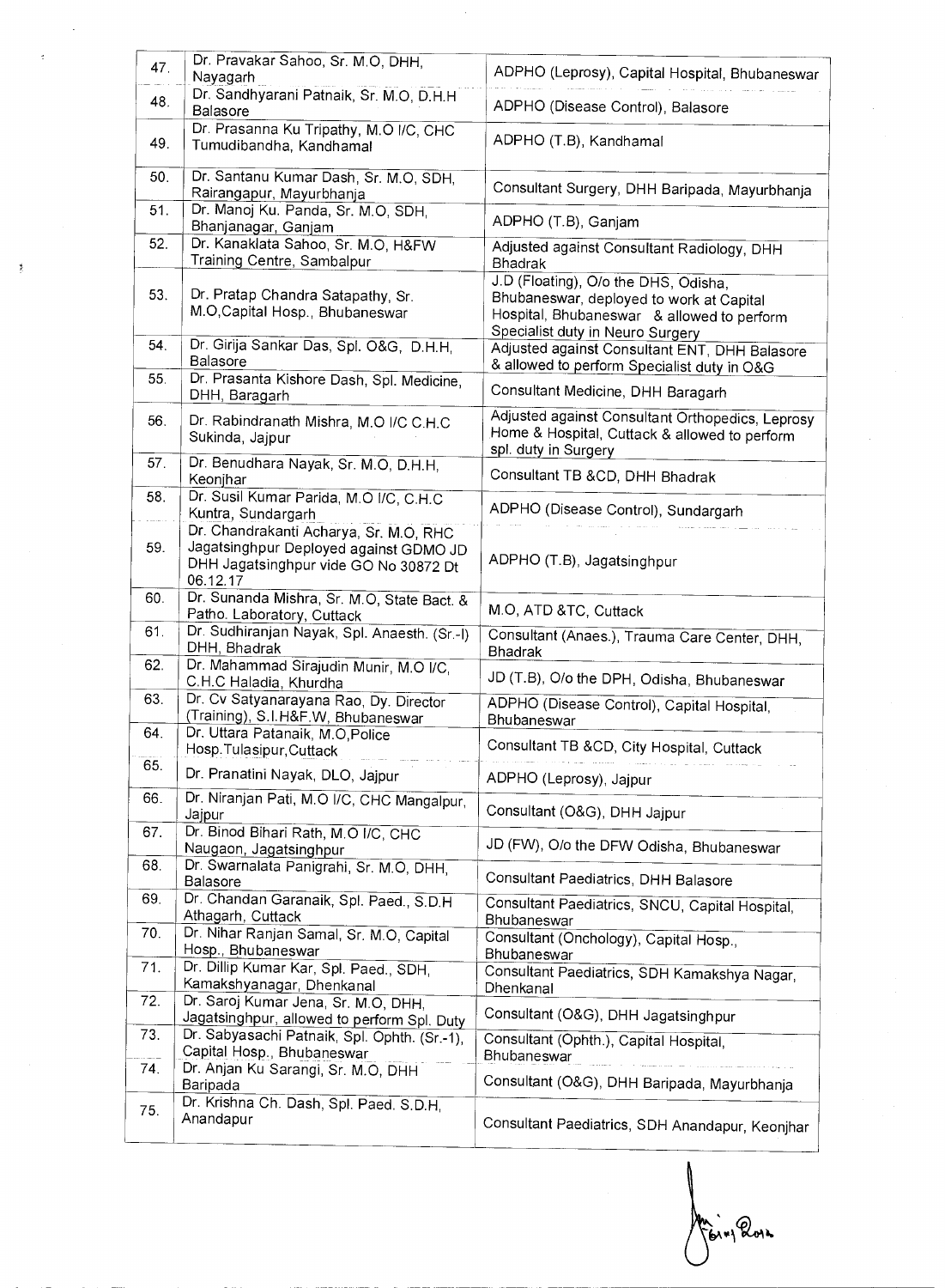| 76.  | Dr. Ganesh Chandra Pati, M.O I/C, CHC                      | GDMO, City Hospital, Cuttack & allowed to                                    |
|------|------------------------------------------------------------|------------------------------------------------------------------------------|
|      | Bhandaripokhari, Bhadrak                                   | perform spl. duty in O&G                                                     |
| 77.  | Dr. Basudev Mohapatra, M.O I/C, C.H.C,                     | GDMO, Capital Hospital, Bhubaneswar & allowed                                |
|      | Alagum, Puri                                               | to perform spl. duty in O&G                                                  |
| 78.  | Dr. Dillip Kumar Biswal, M.O I/C CHC<br>Mangalapur, Puri   | GDMO, Capital Hospital, Bhubaneswar & allowed<br>to perform spl. duty in O&G |
|      | Dr. Debasis Acharya, Sr. M.O. DHH,                         | Adjusted against Consultant Radiology, DHH                                   |
| 79.  | Sonepur deputed to Acharya Harihara                        | Jharsuguda & allowed to perform Spl. Duty in                                 |
|      | Cancer Institute                                           | Radiotherapy                                                                 |
| 80.  | Dr. K Rama Chandra Rao, Spl. O&G, DHH,                     | GDMO, DHH, Baragarh & allowed to perform                                     |
|      | Sonepur                                                    | specialist duty in O&G                                                       |
| 81.  | Dr. Kaml Lochan Sahu, Spl. O&G, SDH,<br>Udala, Mayurbhanja | Consultant (O&G), SDH Udala, Mayurbhanja                                     |
| 82.  | Dr. Pradosh Ku. Mohapatra, M.O I/C CHC,                    | Consultant Surgery, Trauma Care Center, DHH,                                 |
|      | Danagadi, Jajpur                                           | <b>Bhadrak</b>                                                               |
| 83.  | Dr. Sankalpa Keshari Bhol, M.O I/C, CHC                    |                                                                              |
|      | Maniabandh, Cuttack                                        | Consultant Surgery, DHH Dhenkanal                                            |
| 84.  |                                                            |                                                                              |
|      | Dr. Umesh Panigrahi, DLO , Cuttack                         | Consultant Surgery, City Hospital, Cuttack                                   |
| 85.  | Dr. Satyajit Panda, Spl. O&G, SDH                          |                                                                              |
|      | Champua, Keonjhar                                          | Consultant (O&G), SDH Karanjia, Mayurbhanja                                  |
| 86.  | Dr. Debasis Patnaik, Spl. Surg., DHH,                      | Consultant Surgery, DHH Khurdha                                              |
|      | Khurdha                                                    |                                                                              |
| 87.  | Dr. Rama Chandra Mohanty, M.O I/C.                         | GDMO, City Hospital, Berhampur, Ganjam &                                     |
|      | C.H.C Keluapalli, Ganjam                                   | allowed to perform spl. Duty in O&G                                          |
| 88.  | Dr. Sashi Sekhar Seth, Spl. Surg., DHH,                    | Adjusted against Consultant Orthopedics, DHH.                                |
|      | Sundargarh                                                 | Sundargarh & allowed to perform spl. duty in                                 |
|      |                                                            | Surgery                                                                      |
| 89.  | Dr. Prakash Dansana, Spl. O&G, Class-I                     | Adjusted against Consultant ENT, DHH Sonepur &                               |
|      | (Sr.), D.H.H Sonpur                                        | allowed to perform Specialist duty in O&G                                    |
| 90.  | Dr. Gopal Chandra Mallick, M.O I/C CHC                     |                                                                              |
|      | Dasarathpur, Jajpur                                        | ADPHO (T.B), Jajpur                                                          |
| 91.  |                                                            |                                                                              |
|      | Dr. Mono Majhi, DSMO, Kalahandi                            | ADPHO (Leprosy), Kalahandi                                                   |
|      |                                                            |                                                                              |
| 92.  | Dr. Rasmi Ranjan Behera, M.O I/C, CHC,                     |                                                                              |
|      | Raghunathpur, Jagatsinghpur, allowed to                    | Consultant Paediatrics, SNCU, RGH, Rourkela                                  |
|      | perform Spl. Duty                                          |                                                                              |
| 93.  | Dr. Ashok Kumar Mallick, M.O I/C CHC                       | Consultant Paediatrics, City Hospital, Behampur,                             |
|      | Bhapur, Nayagarh                                           | Ganja                                                                        |
| 94.  | Dr. Bijan Kumar Mahali, M.O I/C CHC                        | Consultant (Skin & V.D), DHH Keonjhar                                        |
|      | Jhumpura, Keonjhar                                         |                                                                              |
| 95.  | Dr. Banamali Pradhan, M.O I/C CHC                          | ADPHO (Leprosy), Nayagarh                                                    |
|      | Mahipur, Nayagarh                                          |                                                                              |
| 96.  | Dr. Devraj Hansdah, M.O I/C CHC Bisra,                     | JD (Immunisation), O/o the DFW, Odisha,                                      |
|      | Sundargarh                                                 | Bhubaneswar                                                                  |
| 97.  | Dr. Shreenibas Behera, Spl. Ophth., DHH,                   | Consultant (Ophth.), DHH Malkangiri                                          |
|      | Malkangiri                                                 |                                                                              |
| 98.  | Dr. Lau Chandra Tanty, MO I/C, CHC                         | GDMO, DHH Sundargarh                                                         |
|      | Baragaon, Sundargarh                                       |                                                                              |
| 99.  | Dr. Nilamani Dillipchand Behera, M.O I/C                   |                                                                              |
|      | CHC Parjanga, Dhenkanal                                    | ADPHO (Disease Control), Keonjhar                                            |
| 100. | Dr. Akshaya Ku Rath, M.O I/C, CHC                          | GDMO, DHH Khurdha & allowed to perform                                       |
|      | Patakura, Kendrapara                                       | specialist duty in O&G                                                       |
| 101. | Dr. Shantilata Gidi, Sr. M.O, S.D.H Nilagiri,              |                                                                              |
|      | Balasore                                                   | LTRMO(JD), DHH Balasore                                                      |
| 102. | Dr. Byasadev Hota, Spl. O&G, DHH                           |                                                                              |
|      | Sambalpur                                                  | Consultant (O&G), DHH Sambalpur                                              |
|      |                                                            | JD (Floating), O/o the DHS, Odisha,                                          |
| 103. | Dr. Sudarsan Sahu, M.O I/C, CHC                            | Bhubaneswar, deployed to work at SDH                                         |
|      | Khalikote, Ganjam                                          | Chhatrapur & allowed to perform specialist duty in                           |
|      |                                                            | O&G                                                                          |
|      | Dr. Prasanta Kumar Panda, Sr. M.O. DHH,                    |                                                                              |
| 104. | Baripada, allowed to perform Spl. Duty                     |                                                                              |
|      |                                                            | ICU Consultant, Capital Hospital, Bhubaneswar                                |

Mr doix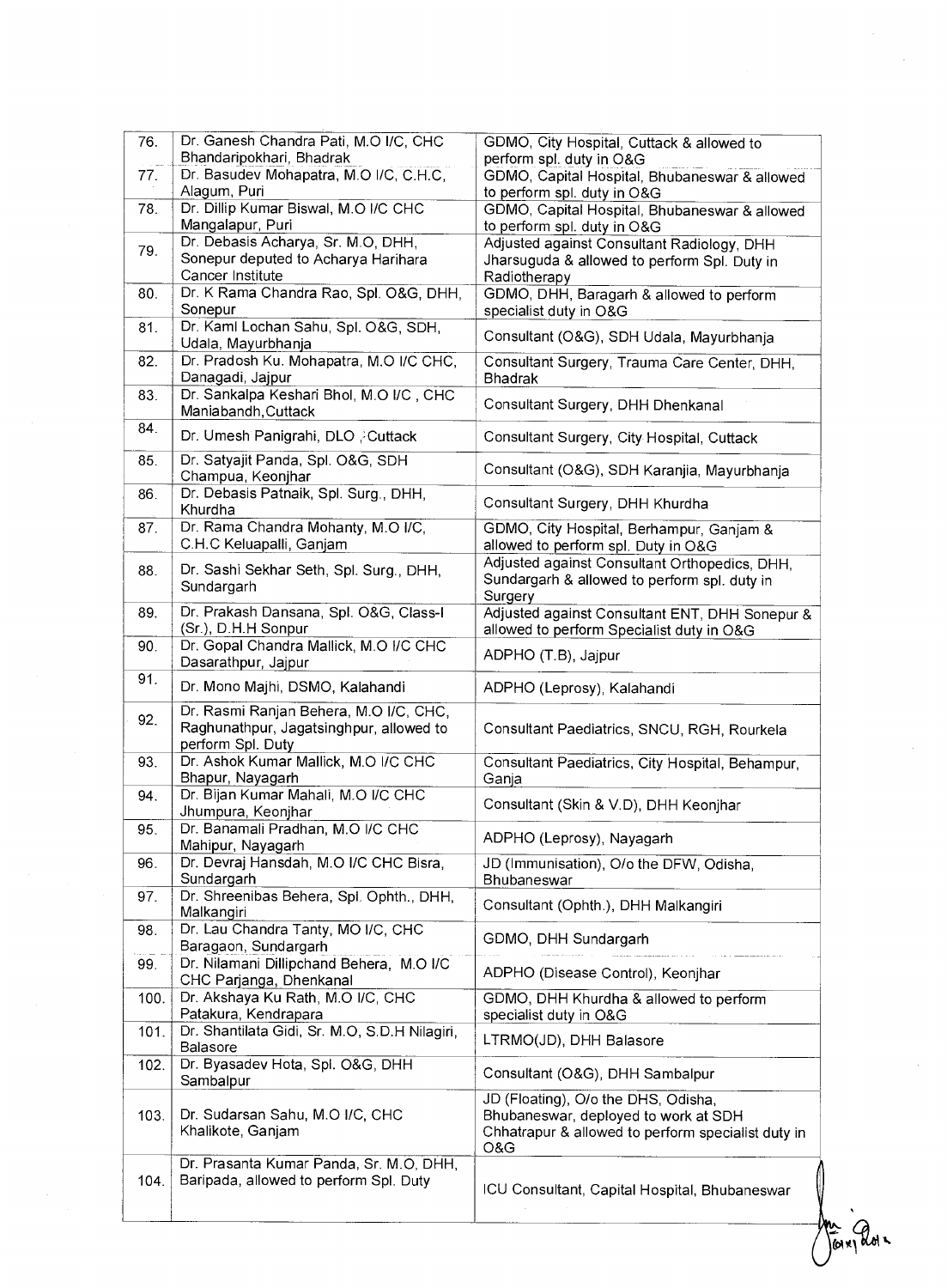| 105. | Dr. Prabodha Kumar Pal, DLO, Khurdha,                                                             | Consultant Paediatrics, SNCU, DHH Khurdha                                                                                                                    |
|------|---------------------------------------------------------------------------------------------------|--------------------------------------------------------------------------------------------------------------------------------------------------------------|
| 106. | allowed to perform Spl. Duty<br>Dr. Pradeepa Kumar Mishra, Spl. Medicine,                         |                                                                                                                                                              |
|      | SDH, Karanjia, Mayurbhanja                                                                        | Consultant Medicine, DHH Keonjhar                                                                                                                            |
| 107. | Dr. Ajaya Kumar Swain, M.O I/C, CHC,<br>Balikuda, Jagatsinghpur, allowed to perform<br>Spl. Duty  | Consultant Paediatrics, SNCU, DHH<br>Jagatsinghpur                                                                                                           |
| 108. | Dr. Pradipta Kumar Mallik, Spl. In Surgery,<br>SDH Athagarh, Working at S.C.B MCH,<br>Cuttack     | JD (Floating), O/o the DHS, Odisha,<br>Bhubaneswar, deployed to work at Capital<br>Hospital, Bhubaneswar & allowed to perform spl.<br>Duty in Gastro-Surgery |
| 109. | Dr. Bhabani Prasad Sarangi, Sr. M.O, City<br>Hosp., Cuttack                                       | Adjusted against Consultant Orthopedics, DHH<br>Boudh & allowed to perform specialist duty in<br>Surgery                                                     |
| 110. | Dr. Biswajit Panda, SDH, Rairakhola,<br>Sambalpur                                                 | Consultant Paediatrics, DHH Sambalpur                                                                                                                        |
| 111. | Dr. Pandita Sahu, Spl. Pathology, RGH<br>Rourkela                                                 | Consultant Pathology, RGH, Rourkela                                                                                                                          |
| 112. | Dr. Tapan Kumar Acharya, Spl. Medicine,<br>DHH, Baripada                                          | Consultant Medicine, DHH Baripada, Mayurbhanja                                                                                                               |
| 113. | Dr. Prafulla Chandra Dixit, M.O I/C, CHC<br>Paradip & allowed to perform Spl. Duty.               | Consultant Medicine, DHH Jajpur                                                                                                                              |
| 114. | Dr. Indira Kumari Rath, Sr. M.O B.M.C<br>Hosp., Bhubaneswar                                       | ADPHO (Leprosy), Khurdha                                                                                                                                     |
| 115. | Dr.Rabindra Kumar Sathua Mohapatra, Spl.<br>Med. (Sr.-1), S.D.H Athamallick, Anugul               | Adjusted against ICU Consultant, DHH Anugul &<br>allowed to perform Spl. Duty in Medicine                                                                    |
| 116. | Dr. Bhajahari Sahoo, M.O I/C CHC<br>Basudevpur, Bhadrak                                           | Consultant Surgery, Trauma Care Center, DHH,<br><b>Bhadrak</b>                                                                                               |
| 117. | Dr. Sunil Kumar Padhy, Spl. Ortho., D.H.H.<br>Kalahandi                                           | Consultant Orthopedics, DHH Bhabanipatana,<br>Kalahandi                                                                                                      |
| 118. | Dr. Arun Kumar Giri, DTO, Baripada,<br>Mayurbhanja                                                | Consultant Paediatrics, SNCU DHH, Balasore                                                                                                                   |
| 119. | Dr. Pradip Ku. Das, Spl. Paed., D.H.H.<br>Khurdha                                                 | Consultant Paediatrics, DHH Khurdha                                                                                                                          |
| 120. | Dr. Bishnu Charan Naik, M.O I/C, CHC<br>Mahidharpada, Cuttack                                     | Consultant Surgery, DHH Jagatsinghpur                                                                                                                        |
| 121. | Dr. Durga Dutta Dash, Spl. Surg., SDH,<br>Patnagarh, Bolangir                                     | Consultant Surgery, DHH Sonepur                                                                                                                              |
| 122. | Dr. Paresh Chandra Mishra, DTO,<br>Nayagarh                                                       | JD (Establishment), O/o the DHS, Odisha                                                                                                                      |
| 123. | Dr. Lalatendu Nayak, M.O I/C CHC<br>Sakhigopal, Puri                                              | JD (HRH & Research), O/o the DHS, Odisha,<br>Bhubaneswar                                                                                                     |
| 124. | Dr. Soudamini Dhal, M.O I/C, CHC Barbil,<br>Keonjhar                                              | Consultant (O&G), DHH Bhadrak                                                                                                                                |
| 125. | Dr. Saroj Kumar Palai, Spl. TB&CD (Sr.-I)                                                         |                                                                                                                                                              |
|      | DHH Bhadrak                                                                                       | Consultant (TB & CD), DHH Jajpur                                                                                                                             |
| 126. | Dr. Bibhuti Bhusana Nayak, M.O I/C, C.H.C.<br>Barpada, Bhadrak                                    | Consultant (Surgery), Trauma Care Center, DHH<br>Bhadrak                                                                                                     |
| 127. | Dr. Puspanjali Mishra, Sr. M.O, DHH,<br>Bolangir, allowed to perform Spl. Duty                    | JD (Floating), O/o the DHS, Odisha,<br>Bhubaneswar, deployed to work at SDH Titilagarh,                                                                      |
| 128. | Dr. Akshya Kumar Sahoo, Sr. M.O, DHH.                                                             | Bolangir & allowed to perform spl. Duty in O&G<br>Consultant Surgery, DHH Phulabani, Kandhamal                                                               |
| 129. | Nayagarh<br>Dr. Narayan Rout, Specialist Surgery                                                  | Consultant (Surgery), Trauma Care Center, DHH<br>Khurdha                                                                                                     |
| 130. | Capital Hosp., Bhubaneswar<br>Dr. Md Noorul Hassan, Sr. M.O, D.H.H.<br>Nabarangapur               | ADPHO (T.B), DHH Baripada, Mayurbhanja                                                                                                                       |
| 131. | Dr. Pravat Ku. Sahoo, Spl. Med., B.M.S.N<br>Chandpur, Nayagarh                                    | Consultant Medicine, BMGH Chandpur, Nayagarh                                                                                                                 |
| 132. | Dr. Gangadhar Behera, Adjusted against                                                            | Consultant Skin & V.D, DHH Koraput                                                                                                                           |
| 133. | Spl. Skin & V.D, DHH, Koraput<br>Dr. Purna Chandra Dash, Spl. Paed.,<br>S.D.H, Nilagiri, Balasore | Consultant Paed., SNCU, DHH Balasore                                                                                                                         |

Aniv Boro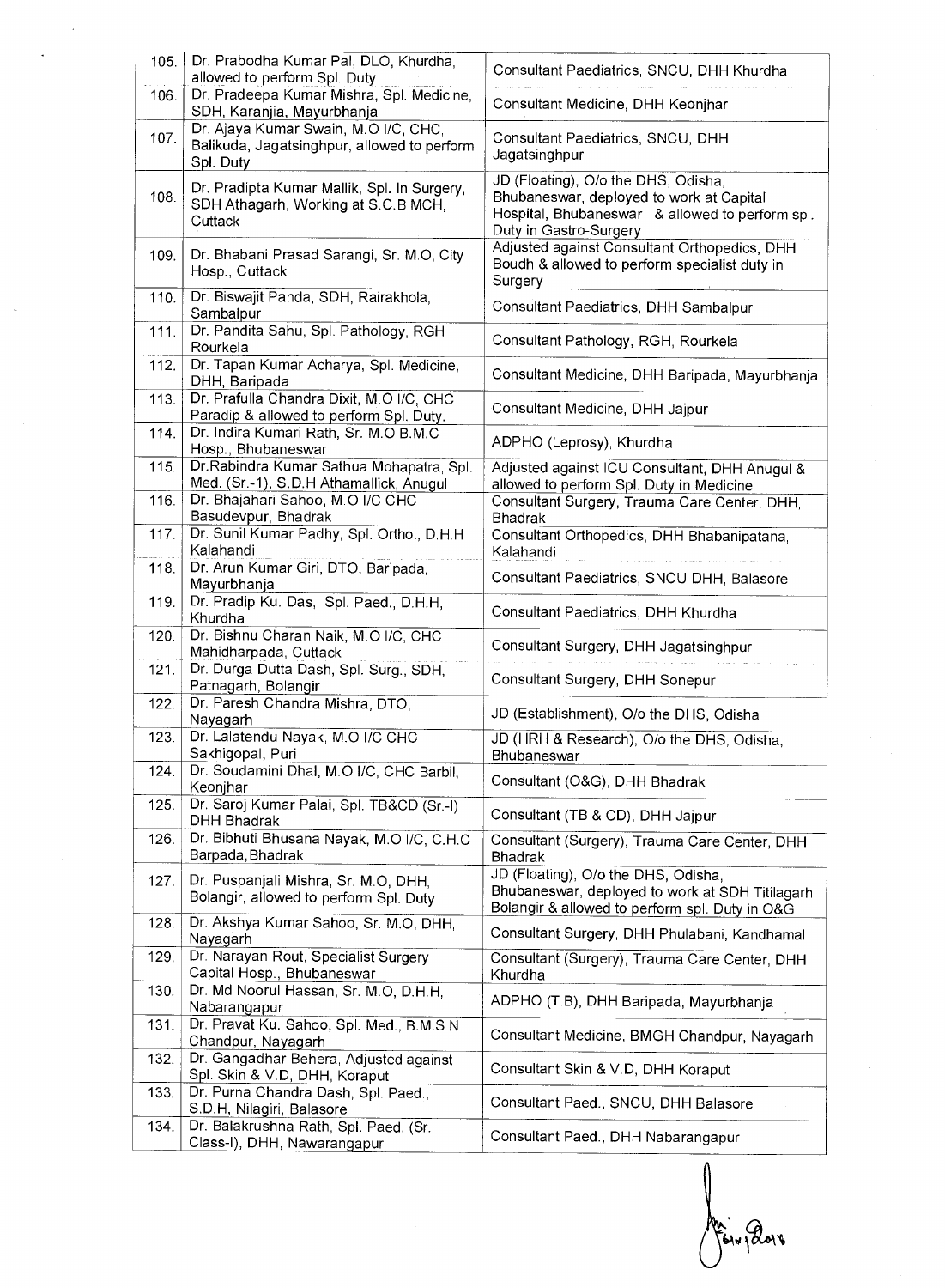| 135. | Dr. Bibhudatta Chhotray, Spl. Medicine,<br>D.H.H, Khurdha                                                                         | Adjusted against ICU Consultant, Capital Hospital,<br>Bhubaneswar & allowed to perform spl. Duty in<br>Medicine |
|------|-----------------------------------------------------------------------------------------------------------------------------------|-----------------------------------------------------------------------------------------------------------------|
| 136. | Dr. Biswajit Joshi, DTO, Bolangir                                                                                                 | LTRMO(JD), DHH Bolangir                                                                                         |
| 137. | Dr. Biswaranjan Sahoo, M.O I/C, C.H.C.<br>Kanasa, Puri                                                                            | ADPHO (Disease Control), Boudh                                                                                  |
| 138. | Dr. Satyaranjan Singh, Spl. O&G, BMC,<br>Bhubaneswar                                                                              | Consultant (O&G), DHH Puri                                                                                      |
| 139. | Dr. Dipti Murty Panda, Surg. Spl.<br>DHH, Bhadrak                                                                                 | Adjusted against Consultant Orthopedics, DHH<br>Bhadrak & allowed to perform spl. Duty in Surgery               |
| 140. | Dr. Chitaranjan Mohapatra, M.O. Circle Jail,<br>Sambalpur                                                                         | Consultant Psychiatry, DHH Sambalpur                                                                            |
| 141. | Dr. Digamber Sahoo, Spl. Med., SDH<br>Kamakshya Nagar, Dhenkanal                                                                  | Consultant Medicine, DHH Anugul                                                                                 |
| 142. | Dr. Lokanath Patra, M.O I/C C.H.C Niali,<br>Cuttack                                                                               | JD (Training), SIH&FW, Bhubaneswar, Odisha                                                                      |
| 143. | Dr. Pramod Ku. Mahalik, M.O, Police Hosp.,<br>Dhenkanal                                                                           | Adjusted against Consultant Radiology, DHH,<br>Dhenkanal                                                        |
| 144. | Dr. Minaketan Balliarsingh, M.O I/C, CHC<br>Ranpur, Nayagarh, Alowed to Perform Spl.<br>duty                                      | Consultant O&G, DHH Nayagarh                                                                                    |
| 145. | Dr. Basanta Kumar Upadhyaya, Sr. M.O.<br>Balasore                                                                                 | Consultant Pathology, DHH Balasore                                                                              |
| 146. | Dr. Nirmal Chandra Pradhan, Spl. Ortho.,<br>DHH Khurda                                                                            | Consultant Orthopedics, DHH Khurdha                                                                             |
| 147. | Dr. Subodh Kumar Nayak, Spl. Med., SDH,<br>Kuchinda, Sambalpur                                                                    | Adjusted against Consultant (Psychiatry), DHH<br>Deogarh & allowed to perform spl. Duty in<br>Medicine          |
| 148. | Dr. Mahendra Kumar Sahoo, M.O I/C, CHC<br>Chikiti, Ganjam                                                                         | Consultant Surgery, DHH Paralakhemundi,<br>Gajapati                                                             |
| 149. | Dr. Krishna Kaveri Patnaik, Spl. Opth. City<br>hospital, Cuttack                                                                  | Consultant Ophthalmology, City Hospital, Cuttack                                                                |
| 150. | Dr. Jayasree Mohanty, Sr. M.O, DHH,<br>Dhenkanal & allowed to perform Spl. Duty                                                   | Consultant Ophthalmology, DHH Puri                                                                              |
| 151. | Dr. Manoj Kumar Panigrahi, Adj. against<br>Spl. E.N.T (J.D-II), R.G.H, Rourkella                                                  | Consultant (ENT), RGH, Rourkela                                                                                 |
| 152. | Dr. Santanu Kumar Padhy, Spl. Ortho.,<br>DHH Paralakhemundi                                                                       | Consultant Orthopedics, DHH Paralakhemundi,<br>Gajapati                                                         |
| 153. | Dr. Arati Satapathy, Sr. M.O. Capital Hosp.,<br>Bhubaneswar                                                                       | Adjusted against GDMO, DHH Puri & allowed to<br>perform Spl. Duty in O&G                                        |
| 154. | Dr. Susant Kumar Garnaik, Spl. Paed.<br>(Sr.1) S.D.H, Pallahara, Anugul                                                           | Consultant Paediatrics, DHH Anugul                                                                              |
| 155. | Dr. Suvendu Kumar Mohanty, M.O I/C,<br>CHC Jaleswarpur, Balasore                                                                  | Adjusted against Consultant Radiology, DHH Puri                                                                 |
| 156. | Dr. Minarva Samal, M.O I/C, Unit-4,<br><b>Bhubaneswar</b>                                                                         | Adjusted against ICU Consultant, Capital Hospital,<br>Bhubaneswar & allowed to perform spl. Duty in<br>Medicine |
| 157. | Dr. Truptilata Mohapatra, Sr. M.O, City<br>Hosp., Berhampur                                                                       | ADPHO (Leprosy), Ganjam                                                                                         |
| 158. | Dr. Surendra Kumar Sarangi, M.O I/C, CHC<br>Nuagadia Sahi, Nayagarh                                                               | Consultant (O&G), BMGH Chandpur, Nayagarh                                                                       |
| 159. | Dr. Ashok Kumar Kar, Spl. O&G, SDH<br>Talcher, Anugul                                                                             | Consultant (O&G), DHH Kendrapara                                                                                |
| 160. | Dr. Basanta Kumar Barik, M.O I/C, C.H.C.<br>Mandasahi, Jagatsinghpur                                                              | ADPHO (Leprosy), Jagatsinghpur                                                                                  |
| 161. | Dr. Alok Kumar Swain, Adjusted against the<br>post of hospital Administration, Capital<br>Hospital & allowed to perform Spl. Duty | Consultant Paed., SNCU, DHH Baripada,<br>Mayurbhanja                                                            |
| 162. | Dr. Neelanchal Singh, Sr. M.O, DHH, Puri &<br>allowe to perform Spl. Skin & VD, D.H.H<br>Puri                                     | Consultant Skin & V.D, DHH Puri                                                                                 |
| 163. | Dr. Puspanjali Mishra, Sr.MO, DHH<br>Kandhamal Now on PGDPHM Training at<br>IIPH, Bhubaneswar                                     | JD (Health Promotion & BCC), SIH&FW,<br>Bhubaneswar                                                             |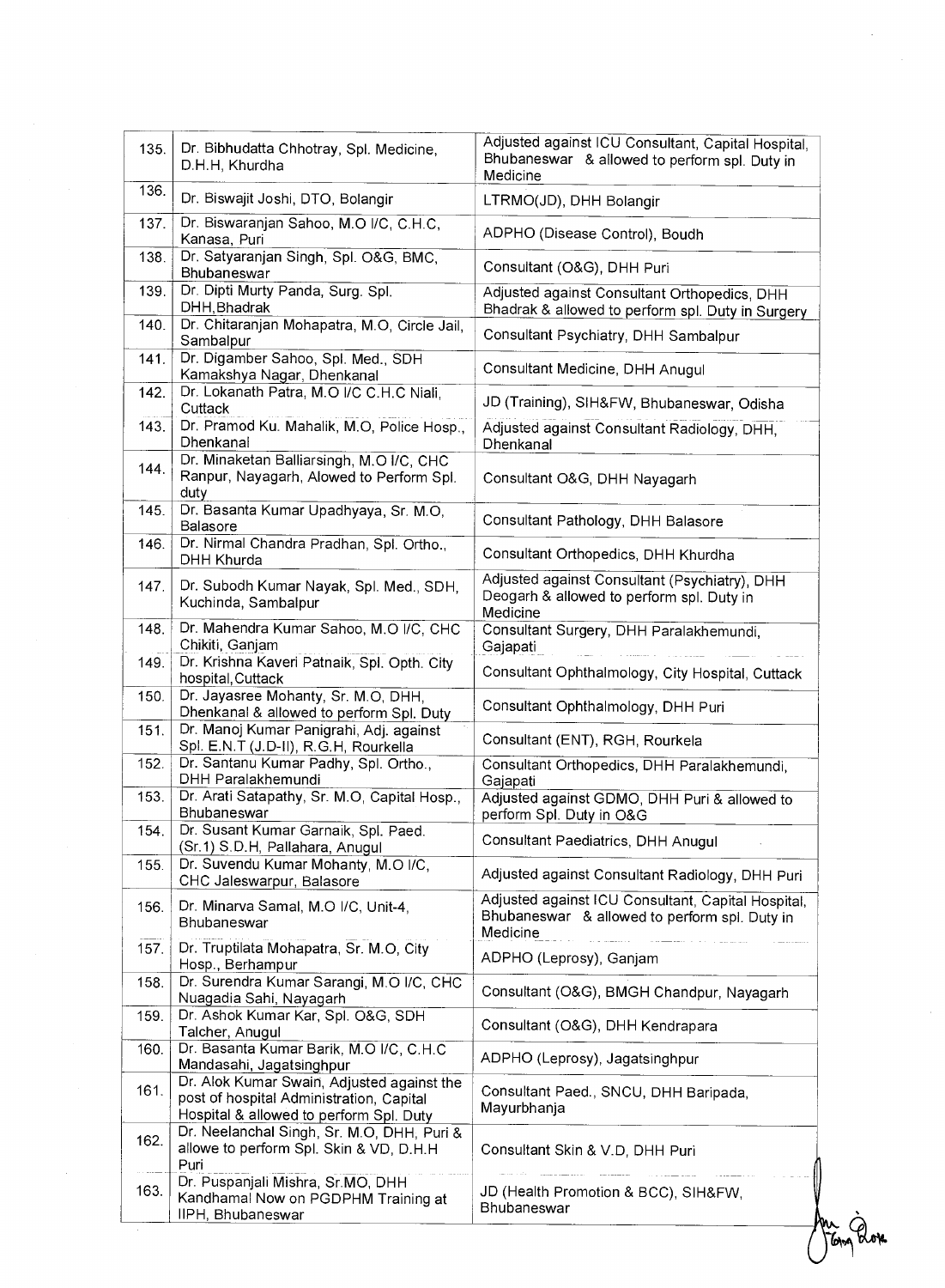| 164. | Dr. Jadumani Nayak, M.O I/C, CHC Bhatali,                                    | Consultant ENT, DHH Bolangir                                              |
|------|------------------------------------------------------------------------------|---------------------------------------------------------------------------|
|      | Baragarh                                                                     |                                                                           |
| 165. | Dr. Subash Chandra Agrawall, M.O I/C,<br>CHC Pahadasirigida, Baragarh        | LTRMO(JD), DHH Baragarh                                                   |
| 166. | Dr. Jagajyoti Mishra, Sr. M.O, City Hosp.,<br>Cuttack                        | GDMO, DHH Jajpur & allowed to perform Spl.<br>Duty in O&G                 |
| 167. | Dr. Bhabani Sankar Bal, Spl. Surgery (Sr.-<br>I), Capital Hosp., Bhubaneswar | Consultant Surgery, Trauma Care Center, DHH,                              |
| 168. | Dr. Jitendra Nath Nanda, M.O I/C, C.H.C,                                     | Khurdha<br>ADPHO (Disease Control), Dhenkanal                             |
| 169. | Beltikiri, Dhenkanal<br>Dr. Kabita Naik, Sr.M.O, Capital Hospital            | GDMO, Capital Hospital, Bhubaneswar                                       |
| 170. | Dr. Bidyut Kumar Nanda, D.T.O, Dhenkanal                                     |                                                                           |
| 171. | Dr. Lily Begum, Dy. Director T.B, O/O. DHS                                   | ADPHO (T.B), DHENKANAL                                                    |
| 172. | (O), Bhubaneswar<br>Dr. Jayanti Parida, M.O I/C, CHC                         | GDMO, Capital Hospital, Bhubaneswar                                       |
|      | Kaptipada, Mayurbhanja                                                       | Adjusted against Consultant Radiology, DHH,<br><b>Balasore</b>            |
| 173. | Dr. Surendra Kumar Panda, Sr. M.O,<br>D.H.H, Sambalpur                       | LTRMO(JD), DHH Sambalpur                                                  |
| 174. | Dr. Pradip Majumdar, Sr. M.O. SDH<br>Biramaharajpur, Sonepur                 | GDMO, DHH Baragarh                                                        |
| 175. | Dr. Gopal Chandara Ray, M.O I/C, CHC,<br>Kinjirikela, Sundargarh             | LTRMO(JD), RGH, Rourkela                                                  |
| 176. | Dr. Santanu Kumar Mishra, M.O I/C, C.H.C<br>Adenigarh, Boudh                 | ADPHO (T.B), Boudh                                                        |
| 177. | Dr. Gyanendra Kr. Mohanty, DTO, Keonjhar                                     | Adjusted against Consultant Radiology, DHH<br>Baripada, Mayurbhanja       |
| 178. | Dr. Jhari Baral, Sr. M.O, D.H.H, Bhadrak                                     | LTRMO(JD), Capital Hospital, Bhubaneswar                                  |
| 179. | Dr. Chintamani Meher, Sr. M.O, H&FW<br>Training Center, Sambalpur            | ADPHO (Disease Control), Sambalpur                                        |
| 180. | Dr. Dwarikanath Satapathy, Adj. against<br>Spl. Patho., D.H.H, Khurda        | ADPHO (Disease Control), khurdha                                          |
| 181. | Dr. Dillip Kumar Nayak, Spl. In O&G, SDH<br>Anandapur, Keonjhar              | Consultant (O&G), SDH Anandapur, Keonjhar                                 |
| 182. | Dr. Bhabani Sankar Mohanty, DLO,<br>Mayurbhanj                               | ADPHO (Leprosy), Mayurbhanja                                              |
| 183. | Dr. Dipak Kumar Das, M.O I/C, C.H.C<br>Madhubana, Jajpur                     | ADPHO (Leprosy), Cuttack                                                  |
| 184. | Dr. Harmohan Panda, Sr. MO DHH<br>Rayagada                                   | JD (NCD), O/o the DPH, Odisha, Bhubaneswar                                |
| 185. | Dr. Parameswar Kela, Sr. M.O. D.H.H.<br>Keonjhar                             | Adjusted against Consultant (Anaes.), DHH<br>Keonjhar                     |
| 186. | Dr. Subrat Kumar Nayak, Sr. M.O. D.H.H.                                      | GDMO, DHH jajpur                                                          |
| 187. | Jajpur<br>Dr. Pradipta Kumar Ray, M.O I/C C.H.C                              | LTRMO(JD), DHH Dhenkanal                                                  |
| 188. | Bhubana, Dhenkanal<br>Dr. Satyananda Dagar, Sr. M.O. DHH.                    |                                                                           |
| 189. | <b>Balasore</b><br>Dr. Dhuleswar Pradhan, Spl. O&G, SDH                      | Consultant (O&G), DHH Balasore                                            |
| 190. | Banki, Cuttack<br>Dr. Tuhinkanto Basu, M.O I/C, Birikera,                    | Consultant O&G, SDH Banki, Cuttack                                        |
|      | Sundargarh                                                                   | ADPHO (Leprosy), Jharsuguda                                               |
| 191. | Dr. Prahallad Pandav, D.L.O, Sundargarh                                      | ADPHO (Leprosy), Sundargarh                                               |
| 192. | Dr. Golekha Behera, Sr. M.O, D.H.H,<br>Sundargarh                            | Consultant Surgery, DHH Sundargarh                                        |
| 193. | Dr. Gopi Krishna Panda, Sr. M.O. D.H.H.<br>Kandhamal                         | GDMO, DHH Phulabani, Kandhamal                                            |
| 194. | Dr. Swarnalata Debi, Sr. M.O, DHH,<br>Jagasinghpur                           | Adjusted against Consultant Anaes., DHH                                   |
| 195. | Dr. Radhakanta Gantyata, Sr. M.O, S.D.H,                                     | Jagatsinghpur<br>Adjusted against Consultant (Anaes.), DHH                |
| 196. | Dharmagarh, Kalahandi<br>Dr. Abhijit Ghosh, Adj. against Spl.                | Bhabanipatana, Kalahandi<br>Adjusted against Consultant (Psychiatry), DHH |
|      | Pathology, T.B & I.D.H, Puri                                                 | Puri                                                                      |

Engage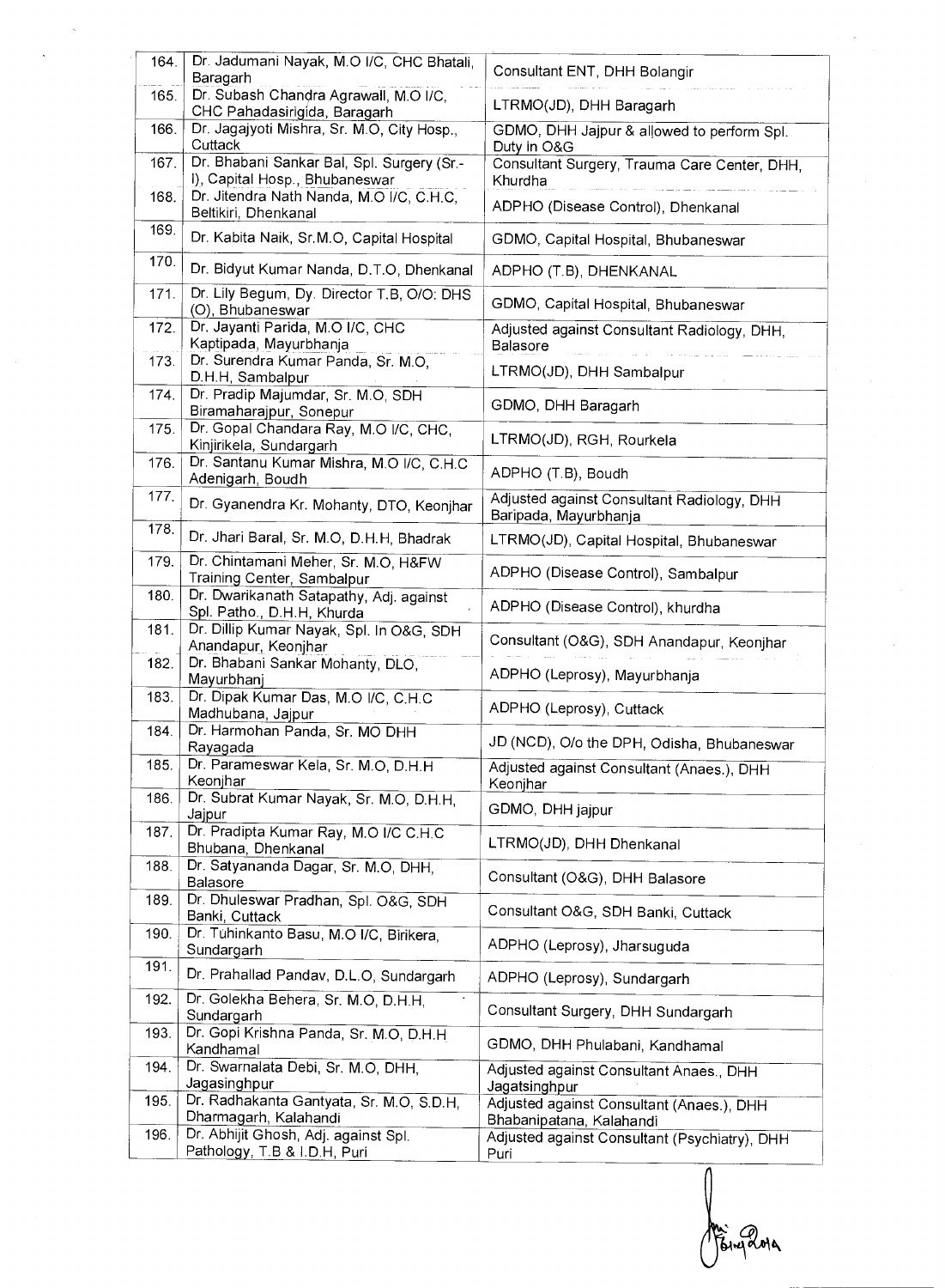| 197. | Dr. Barada Prasana Jena, Sr.M.O, R.H.C,<br>Jagatsinghpur Deployed to CHC Manijanga<br>vide GO No 30872 Dt 06.12.17 | M.O, ATD &TC, Cuttack                                                                                           |
|------|--------------------------------------------------------------------------------------------------------------------|-----------------------------------------------------------------------------------------------------------------|
| 198. | Dr. Laxaman Kumar Behera, M.O I/C, CHC<br>Raj Kishorenagar, Anugul                                                 | Casuality M.O, SCB Medical College, Cuttack                                                                     |
| 199. | Dr. Jagadish Prasad Sahu, M.O I/C, CHC<br>Joda, Keonjhar                                                           | ADPHO (T.B), Keonjhar                                                                                           |
| 200. | Dr. Pradip Kumar Prasad, Sr. M.O. DHH.<br>Sundargarh                                                               | GDMO, DHH Sundargarh                                                                                            |
| 201. | Dr. Pravat Kumar Ojha, M.O I/C, CHC<br>Jorum, Cuttack                                                              | ADPHO (TB), Deogarh                                                                                             |
| 202. | Dr. Ananta Kumar Behera, M.O I/C, CHC<br>Khamar, Anugul                                                            | Consultant O&G, Sambalpur                                                                                       |
| 203. | Dr. Tarun Kumar Palit, Sr. M.O, Police<br>Hospital, Bolangir                                                       | Adjusted against ICU Consultant, DHH Bolangir &<br>allowed to perform Spl. Duty in Medicine                     |
| 204. | Dr. Hemangini Meher, M.O I/C, CHC,<br>Pastikudi, Kalahandi                                                         | Consultant O&G, Udit Narayanpur T.B Hosp.,<br>Kalahandi                                                         |
| 205. | Dr. Gagan Behari Pati, Adjusted against<br>Spl. Ortho., Trauma Care Center, DHH,<br>Khurdha                        | ICU Consultant, Capital Hospital, Bhubaneswar                                                                   |
| 206. | Dr. Mahendra Nanda, H.O, Sambalpur                                                                                 | Casuality M.O, VSS Medical College, Burla                                                                       |
| 207. | Dr. Shyama Ch. Guru, Sr. M.O, SDH,<br>Kuchinda, Sambalpur                                                          | Casuality M.O, VSS Medical College, Burla                                                                       |
| 208. | Dr. Jayanta Ku Panda, M.O I/C, CHC<br>Berhampur, Balasore                                                          | ADPHO (Leprosy), Bhadrak                                                                                        |
| 209. | Dr. Asutosh Hota, Spl. O&G, S.D.H<br>Rairakhola, Sambalpur                                                         | GDMO, DHH Sambalpur & allowed to perform spl.<br>Duty in O&G                                                    |
| 210. | Dr. Gyanarajan Dash, Sr. M.O, S.D.H,<br>Kuchinda, Sambalpur                                                        | ADPHO (Leprosy), Sambalpur                                                                                      |
| 211. | Dr. Siba Prasad Sahoo, MO I/C, C.H.C,<br>Kodala, Ganjam                                                            | JD (Leprosy), O/o the DPH, Odisha, Bhubaneswar                                                                  |
| 212. | Dr. Bhanu Sankar Acharya, Spl. O&G, SDH<br>Hindola, Dhenkanal                                                      | Consultant (O&G), DHH Dhenkanal                                                                                 |
| 213. | Dr. Sashi Bhusana Mohapatra, M.O I/C,<br>C.H.C, Khairiput, Malkangiri                                              | ADPHO (Disease Control), Malkangiri                                                                             |
| 214. | Dr. Subrat Kumar Tripathy, DLO,<br>Bhubaneswar                                                                     | ADPHO (T.B), Khurdha                                                                                            |
| 215. | Dr. Prasanna Prasad Sahoo, Spl. Ophth.,<br>DHH, Nayagarh                                                           | Consultant Ophthalmology, DHH Nayagarh                                                                          |
| 216. | Dr. Dhananjay Das, Adj. against Dy.<br>Superintendent, Capital Hosp.,<br>Bhubaneswar                               | Dy. Superintendent, Capital Hospital,<br>Bhubaneswar                                                            |
| 217. | Dr. Sarojini Pradhan, Spl. O&G, S.D.H,<br>Nilagiri, Balasore                                                       | Consultant O&G, SDH Nilagiri, Balasore                                                                          |
| 218. | Dr. Rabindranath Sahu, M.O I/C, CHC<br>G.Udayagiri, Kandhamal                                                      | Consultant O&G, DHH Nayagarh                                                                                    |
| 219. | Dr. Prasanjeet Kar, M.O I/C, CHC Jajpur<br>Road, Jajpur                                                            | GDMO, DHH Dhenkanal & allowed to perform spl.<br>Duty in O&G                                                    |
| 220. | Dr. Prabodha Kumar Patanaik, Spl. Paed.,<br>Capital Hosp., Bhubaneswar                                             | Consultant Paed., DHH Puri                                                                                      |
| 221. | Dr. Pabitra Kumar Tripathy, Sr. M.O, City<br>Hospital, Cuttack & allowed to perform<br>Specialist duty             | Consultant Anaes., Capital Hospital, Bhubaneswar                                                                |
| 222. | Dr. Sadananda Panigrahi, Spl. O&G (Sr.-1),<br>S.D.H Dharmagarh                                                     | Consultant O&G, SDH Dharmagarh, Kalahandi                                                                       |
| 223. | Dr. Ashisha Ranjan Mohanty, Spl. In O&G,<br>SDH, Karanjia, Mayurbhanj                                              | Consultant O&G, DHH Keonjhar                                                                                    |
| 224. | Dr. Durjay Kumar Dutta, Sr. M.O, DHH,<br>Baragarh                                                                  | GDMO, DHH Baragarh                                                                                              |
| 225. | Dr. Pradeep Kumar Kar, M.O I/C, CHC<br>Betnoti, Mayurbhanj                                                         | LTRMO(JD), DHH Baripada, Mayurbhanja                                                                            |
| 226. | Dr. Ranjan Kumar Raj, Spl. Medicine,<br>S.D.H, Athagarh, Cuttack                                                   | Adjusted against ICU Consultant, Capital Hospital,<br>Bhubaneswar & allowed to perform spl. Duty in<br>Medicine |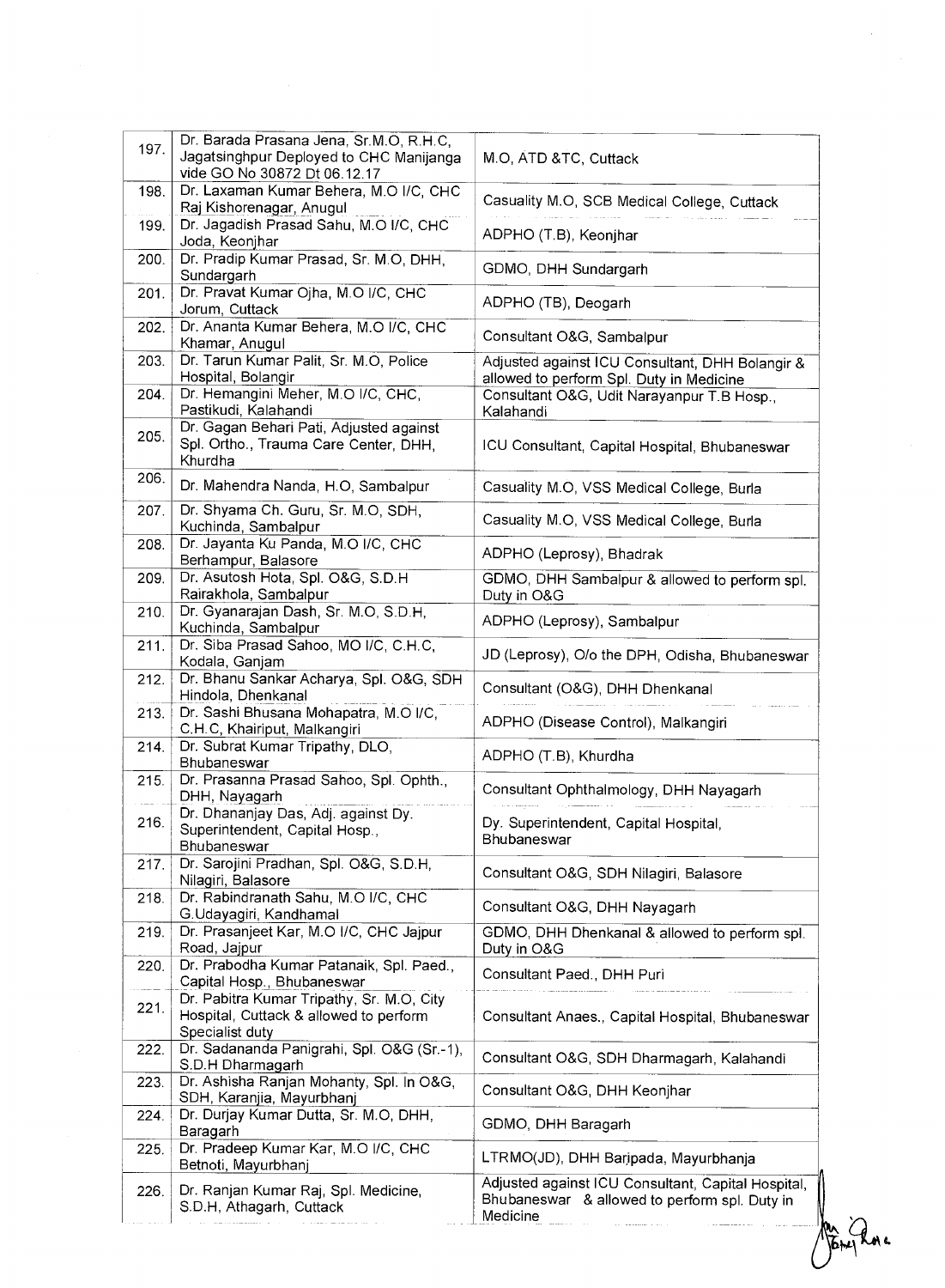| 227. | Dr. Saroj Kumar Raj, Sr.M.O, D.H.H,<br>Balasore                                                                                                                                            | Consultant Surgery, DHH Balasore                                                                                |
|------|--------------------------------------------------------------------------------------------------------------------------------------------------------------------------------------------|-----------------------------------------------------------------------------------------------------------------|
| 228. | Dr. Sunil Ku. Panda, Spl. Paed., SDH,<br>Athamalik                                                                                                                                         | Consultant Paed., SDH Athamallik, Anugul                                                                        |
| 229. | Dr. Suresh Chandra Samant, Sr. M.O,<br>DHH, Rayagada                                                                                                                                       | Consultant Paediatrics, SDH Chhatrapur, Ganjam                                                                  |
| 230. | Dr. Nausad Ali Khan, M.O I/C, CHC<br>Rajsunakhala, Nayagarh                                                                                                                                | ADPHO (Disease Control), Nayagarh                                                                               |
| 231. | Dr. Sandeep Patra, M.O I/C, CHC Jirala,<br>Dhenkanal                                                                                                                                       | Adjusted against Consultant Ortho., Trauma Care<br>Center, Bhadrak & allowed to perform spl. Duty in<br>Surgery |
| 232. | Dr. Rega Laxminarayan Patnaik, Spl. O&G,<br>SDH Chhatrapur, Ganjam                                                                                                                         | GDMO, DHH Paralakhemundi, Gajapati & allowed<br>to perform spl. Duty in O&G                                     |
| 233. | Dr. Ramani Ranjan Sahoo, M.O I/C, CHC<br>Charichhaka, Puri                                                                                                                                 | Consultant Paed., DHH Paralakhemundi, Gajapati.                                                                 |
| 234. | Dr. Rabindranath Pal, Adj. against Spl.<br>Ophth. (Sr.-I), DHH, Jagatsinghpur &<br>allowed to perform Spl. Duty in O&G                                                                     | Consultant (O&G), DHH Jagatsinghpur                                                                             |
| 235. | Dr. Ram Krishna Pati, Spl. Paed., SDH<br>Rairakhol, Sambalpur                                                                                                                              | Consultant Paed., SDH Rairakhola, Sambalpur                                                                     |
| 236. | Dr. Pratap Kumar Dash, Sr. M.O, LHH,<br>Cuttack & deployed to work at Capital<br>Hosp., Bhubaneswar                                                                                        | Adjusted against ICU Consultant, Capital Hospital,<br>Bhubaneswar & allowed to perform spl. Duty in<br>Medicine |
| 237. | Dr. Prafulla Kumar Ghadai, M.O I/C, C.H.C<br>Dhamnagar, Bhadrak                                                                                                                            | GDMO, DHH Bhadrak & allowed to perform Spl.<br>Duty in O&G                                                      |
| 238. | Dr. Umesh Ray, Surgery Spl. City<br>Hospital, Cuttack                                                                                                                                      | Adjusted against Consultant Orthopedics, DHH<br>Jajpur & allowed to perform spl. Duty in Surgery                |
| 239. | Dr. Sumitra Dey, Sr. M.O, Police Hosp.,<br><b>Balasore</b>                                                                                                                                 | ADPHO (Disease Control), Bhadrak                                                                                |
| 240. | Dr. Rashmi Ranjan Bhanja, Spl. In<br>Ophthalmology, Class-I (Sr.), D.H.H.,<br>Keonjhar                                                                                                     | Consultant ophthalmology, DHH Keonjhar                                                                          |
| 241. | Dr. Manoranjan Samal, Medicine Spl.,<br>DHH, Deogarh                                                                                                                                       | Consultant (Medicine), DHH Deogarh                                                                              |
| 242. | Dr. Debadatta Mallick, Sr. M.O, A.T.D&T.C,<br>Cuttack                                                                                                                                      | M.O, ATD &TC, Cuttack                                                                                           |
| 243. | Dr. Gouranga Charan Giri, Sr. M.O, D.H.H,<br><b>Bhadrak</b>                                                                                                                                | Casuality M.O, SCB Medical College, Cuttack                                                                     |
| 244. | Dr. Priya Kumar Ghosh, Sr. M.O, D.H.H,<br>Balasore                                                                                                                                         | GDMO, DHH Balasore                                                                                              |
| 245. | Dr. Pradeep Kumar Rath, Releived from<br>Capital Hosp., Bhubaneswar & Uot to<br>DHH, Koraput vide G.O No: 19344, dt.                                                                       | Consultant Cardiology, Capital Hosp.,<br>Bhubaneswar                                                            |
| 246. | 26/07/2017<br>Dr. Pratap Kumar Patanaik, Adjusted<br>against Spl. Psychiatry, D.H.H, Kalahandi                                                                                             | Consultant Psychiatry, DHH Bhabanipatana,<br>Kalahandi                                                          |
| 247. | Dr. Jeebanlal Naik, Spl. O&G, RGH,<br>Rourkela                                                                                                                                             | Consultant O&G, RGH, Rourkela                                                                                   |
| 248. | Dr. Promod Kumar Nayak, M.O I/C, CHC<br>Erasama, Jagatsinghpur                                                                                                                             | GDMO, DHH Jagatsinghpur & allowed to perform<br>Spl. Duty in O&G                                                |
| 249. | Dr. Jadumani Sahu, Sr.Mo, S.D.H,<br>Padmapur, Bargarh                                                                                                                                      | Consultant (Medicine), DHH Sundargarh                                                                           |
| 250. | Dr. Purusottam Mahanta, M.O I/C, C H.C<br>Patana, Keonjhar                                                                                                                                 | GDMO, DHH Keonjhar                                                                                              |
| 251. | Dr. Rasmikant Misra, Spl. ENT, D.H.H.<br>Paralakhemundi                                                                                                                                    | Consultant ENT, DHH Paralakhemundi, Gajapati                                                                    |
| 252. | Dr. Sudhakrushna Sahu, Spl. In Paediatrics,<br>S.D.H Rirangapur, Mayurbhanj                                                                                                                | Consultant Paediatrics, DHH Bhadrak                                                                             |
| 253. | Dr. Pratap Kishore Chinara, Sr. M.O, DHH<br>Phulabani, Kandhamal                                                                                                                           | Consultant Paediatrics, BMGH Chandapur,<br>Nayagarh                                                             |
| 254. | Dr. Ritanjali Mishra, Sr. M.O, D.H.H,<br>Kandhamal & allowed to perform Spl. Duty<br>in O&G Deployed to work at Unit-4 women's<br>hosp., Bhubaneswar vide G.O No. 27261,<br>dt. 23/12/2016 | Consualtant O&G, DHH Koraput                                                                                    |

 $\begin{matrix} \end{matrix}$ Au Gourdon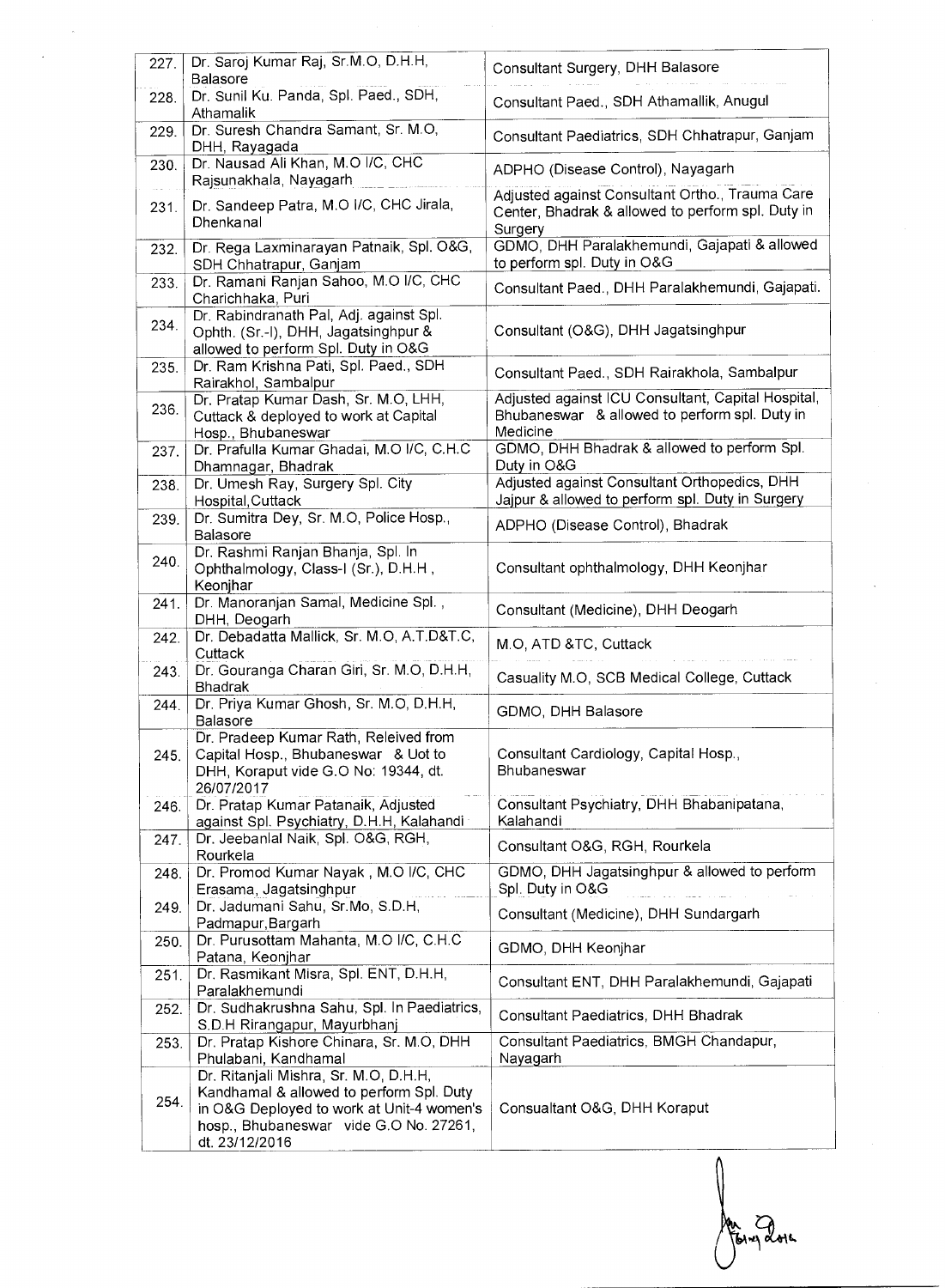| 255. | Dr. Rupalita Pattnaik, M.O, GRIDCO Hosp.,<br>Bhubaneswar                                       | Adjusted against Consultant Radiology, T.B &                                                |
|------|------------------------------------------------------------------------------------------------|---------------------------------------------------------------------------------------------|
| 256. | Dr. Pranati Sadangi, Sr. M.O. DHH,                                                             | I.D.H, Puri                                                                                 |
|      | Sambalpur                                                                                      | Consultant T.B & C.D, DHH Sambalpur                                                         |
| 257. | Dr. Aditya Kumar Mohapatra (Pradhan),<br>Paed. Consultant, NHM, Odisha,                        | Consultant Paed., SNCU, DHH Koraput                                                         |
|      | Bhubaneswar                                                                                    |                                                                                             |
| 258. | Dr. Ranjan Kumar Mohapatra, M.O I/C,<br>CHC Sohela, Baragarh                                   | Adjusted against Consultant ENT, DHH Baragarh                                               |
| 259. | Dr. Sujata Das, Spl. O&G, S.D.H Titilagarh,                                                    | & allowed to perform spl. Duty in O&G<br>GDMO, DHH Anugul & allowed to perform spl.         |
|      | Bolangir                                                                                       | Duty in O&G                                                                                 |
| 260. | Dr. Pramod Ch Biswal, M.O I/C, CHC<br>Dunguripalli, Sonepur                                    | ADPHO (Leprosy), Sonepur                                                                    |
| 261. | Dr. Barendra Nath Jena, Sr. M.O, DHH,<br>Jajpur & allowed to perform Spl. Duty in<br>O&G.      | GDMO, DHH Keonjhar & allowed to perform spl.<br>Duty in O&G                                 |
| 262. | Dr. Purnima Udgata, Sr. Mo, S.D.H Talcher,<br>Anugul                                           | JD (Nutrition), O/o the DFW, Odisha,<br>Bhubaneswar                                         |
| 263. | Dr. Jyotirmoy Subhendu Mohanty, M.O.                                                           | Adjusted against Consultant Radiology, DHH                                                  |
|      | Police Hosp., Bhubaneswar<br>Dr. Prasanta Kumar Mohapatra, Adjusted                            | Khurdha                                                                                     |
| 264. | aginst Spl Psychi. (J.D-II) Capital Hospital,<br>Bhubaneswar & allowed to perform Spl.<br>Duty | Consultant Psychiatry, City Hospital, Cuttack                                               |
| 265. | Dr. Lalatendu Mishra, M.O I/C, C.H.C Gop,<br>Puri                                              | ADPHO (T.B), Puri                                                                           |
| 266. | Dr. Sukanti Das, Spl. O&G, DHH, Baripada,<br>Mayurbhanj                                        | GDMO, DHH Baripada, Mayurbhanja & allowed to<br>perform spl. Duty in O&G                    |
| 267. | Dr. Ratnakar Das, M.O I/C, C.H.C Basta,<br>Balasore                                            | Adjusted against ICU Consultant, DHH Balasore &                                             |
| 268. | Dr. Rajkishore Sethy, Sr. M.O, D.H.H,                                                          | allowed to perform spl. Duty in Medicine<br>GDMO, DHH Dhenkanal                             |
| 269. | Dhenkanal<br>Dr. Santosh Kumar Prusty, M.O I/C, C.H.C                                          | ADPHO (T.B), Bhadrak                                                                        |
| 270. | Korei, Jajpur<br>Dr. Rabindranath Patra, M.O I/C, CHC                                          |                                                                                             |
|      | Bijatola, Mayurbhanj                                                                           | Adjusted against Consultant Anaes., DHH Anugul<br>& allowed to perform spl. Duty in O&G     |
| 271. | Dr. Sandipana Satpathy, After P.G Study<br>Joined in Department                                | Consultant Biochemistry, Capital Hosp.,<br>Bhubaneswar                                      |
| 272. | Dr. Ramesh Chandra Mallick, Sr. M.O.<br>DHH, Khurdha                                           | Adjusted against Consultant Psychiatry, DHH<br>Jajpur                                       |
| 273. | Dr. Santosh Kumar Sethy, M.O I/C, CHC<br>Loisingha, Bolangir                                   | Consultant Surgery, DHH Baragarh                                                            |
| 274. | Dr. Pradipta Kumar Behera, DTO,                                                                |                                                                                             |
|      | Kendrapara<br>Dr. Zakki Ahmed, Sr. M.O, D.H.H, Puri &                                          | ADPHO (T.B), Kendrapara                                                                     |
| 275. | allowed to perform Spl. Duty                                                                   | Consultant Anaes., Trauma Care Center, DHH<br>Puri                                          |
| 276. | Dr. Sanjaya Kishore Das, Sr. M.O, DHH,<br>Khurdha                                              | GDMO, DHH Nayagarh & allowed to perform spl.<br>Duty in O&G                                 |
| 277. | Dr. Pradeep Kumar Mishra, M.O I/C, CHC<br>Adapada, Ganjam                                      | Consultant Surgery, BMGH Chandpur, Nayagarh                                                 |
| 278. | Dr. Manas Ranjan Pani, M.O I/C, CHC<br>Tigiria, Cuttack                                        | Consultant Paed., SDH Athagarh, Cuttack                                                     |
| 279. | Dr. Harish Chandra Sahu, M.O I/C, DHH,<br>Baripada, Mayurbhanj                                 | Consultant Paed., SNCU DHH Baripada,<br>Mayurbhanja                                         |
| 280. | Dr. Prativa Pradhan, DLO, Anugul                                                               | JD (Child Health), O/o the DFW, Odisha,                                                     |
| 281. | Dr. Madhuri Patel, M.O I/C, CHC                                                                | Bhubaneswar<br>Consultant O&G, DHH Jharsuguda                                               |
|      | Biramitrapur, Sundargarh                                                                       | Adjusted against ICU Consultant, Capital Hospital,                                          |
| 282. | Dr. Rajeev Kumar Jena, Spl. Medicine,<br>Capital Hosp., Bhubaneswar                            | Bhubaneswar & allowed to perform spl. Duty in<br>Medicine                                   |
| 283. | Dr. Abdhut Padhan, Sr. M.O, D.H.H,                                                             |                                                                                             |
|      | Baragarh & allowed to perform Spl. Duty in                                                     | Adjusted against ICU Consultant, DHH Baragarh &<br>allowed to perform spl. Duty in Medicine |
| 284. | Medicine<br>Dr. Choudhury Prafulla Ku Patra, Sr. MO,                                           | Consultant Surgery, Trauma Care Center, DHH                                                 |
|      | D.H.H, Parlakhemundi, Gajapati                                                                 | Khurdha                                                                                     |
|      |                                                                                                | Jong Lora                                                                                   |

 $\frac{1}{2} \frac{1}{2} \frac{1}{2} \frac{1}{2}$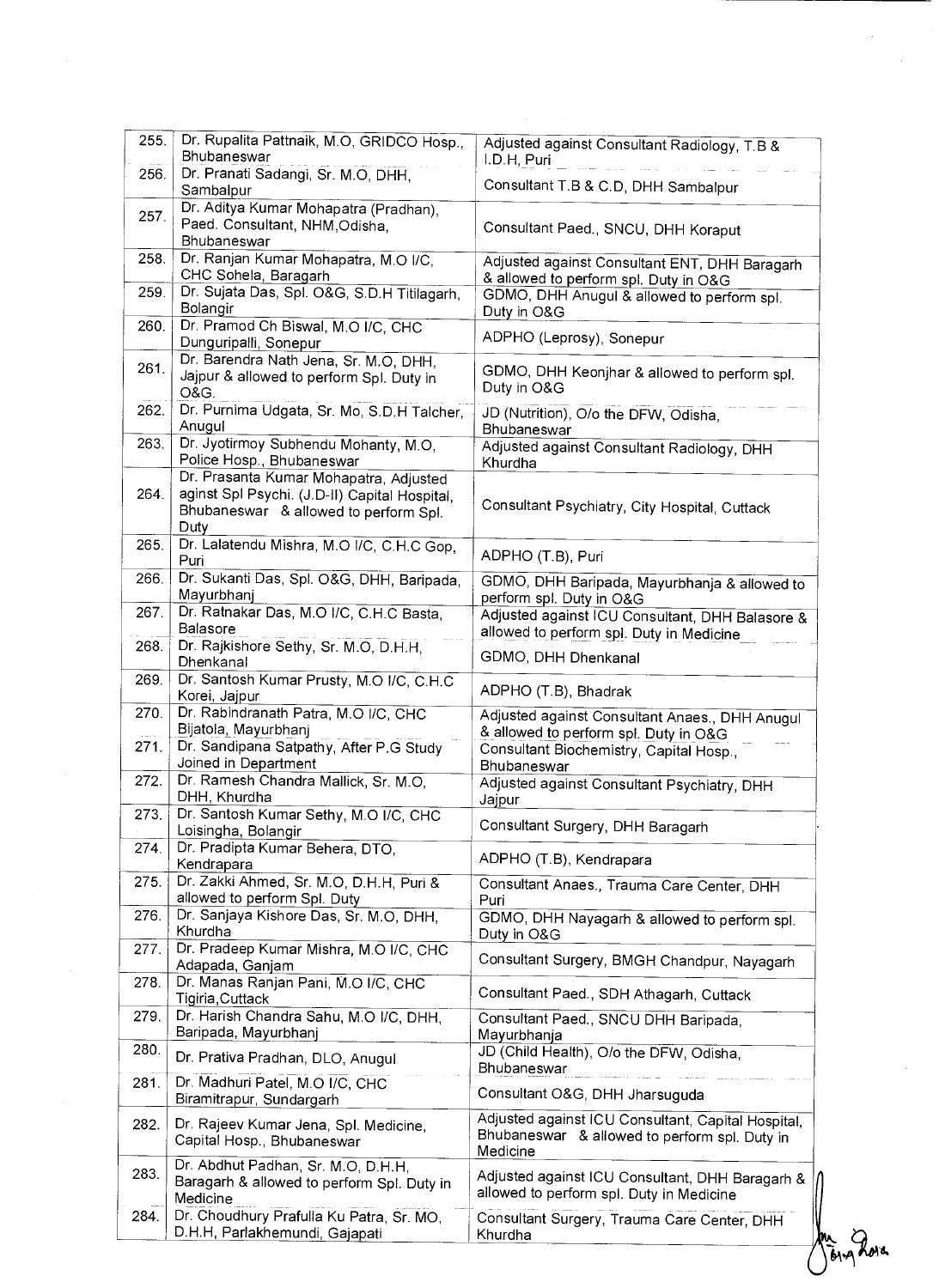| 285.         | Dr. Dwarikanath Satapathy, Sr.M.O, Capital<br>Hospital, Bhubaneswar                                                                                                                                                    | GDMO, DHH Khurdha                                                                                   |
|--------------|------------------------------------------------------------------------------------------------------------------------------------------------------------------------------------------------------------------------|-----------------------------------------------------------------------------------------------------|
| 286.         | Dr. Sarat Ku. Dash, M.O I/C, C.H.C,                                                                                                                                                                                    | ADPHO (T.B), Nayagarh                                                                               |
| 287.         | Khandapara, Nayagarh<br>Dr. Sampashree Nayak, Spl. In Pathology,<br>Captial Hospital, Bhubaneswar                                                                                                                      | Consultant Pathology, Capital Hospital,<br>Bhubaneswar                                              |
| 288.         | Dr. Pragyan Paramita Parhy, Under<br>deputation to Ministry of H & FW, (CHS<br>Division), Govt. of India at present under<br>Additional Director, CGHS, Hyderabad,<br>Kendriya Swasthya Bhawan, Begampet,<br>Hyderabad | Withdrawn from deputation and posted as<br>Consultant, Pathology, DHH, Dhenkanal                    |
| 289.         | Dr. Biswanath Padhi, DTO, Khurdha                                                                                                                                                                                      | Adjusted against Consultant T.B & C.D, DHH<br>Khurdha & allowed to perform spl. Duty in<br>Medicine |
| 290.         | Dr. Rabindra Kumar Nanda, Spl. Paed<br>Class-I (Sr.), D.H.H, Jajpur                                                                                                                                                    | Consultant Paed., DHH Jajpur                                                                        |
| 291.         | Dr. Anjana Panda, Sr.MO, DHH, Baripada                                                                                                                                                                                 | JD (HIV/AIDS), O/o the P.D, OSACS,<br>Bhubaneswar                                                   |
| 292.         | Dr. Sudhansu Sekhar Sahu, M.O I/C,<br>C.H.C, Hirakud, Sambalpur                                                                                                                                                        | Casuality M.O, VSS Medical College, Burla                                                           |
| 293.         | Dr. Sangita Bal, Sr. M.O, DHH, Bhadrak                                                                                                                                                                                 | GDMO, DHH Bhadrak                                                                                   |
| 294.         | Dr. Kamala Lochan Sahu, Spl. In O&G (Sr-<br>I), SDH, Udala, Mayurbhanj                                                                                                                                                 | Consultant O&G, SDH Jeypore, Koraput                                                                |
| 295.         | Dr. Ananda Samantray, Sr. M.O, DHH,<br>Paralakhemundi, Gajapati                                                                                                                                                        | GDMO, DHH Paralakhemundi, Gajapati                                                                  |
| 296.         | Dr. Suresh Kumar Tripathy, Spl. Surgery,<br>D.H.H, Bargarh                                                                                                                                                             | Consultant Surgery, Jharsuguda                                                                      |
| 297.         | Dr. Durga Prasad Patro, Spl. Paediatrics,<br>S.D.H, Jeypore, Koraput                                                                                                                                                   | Consultant Paed., SNCU SDH Jeypore, Koraput                                                         |
| 298.         | Dr. Puskar Behera, M.O I/C, C.H.C,<br>Khantapara, Balasore                                                                                                                                                             | GDMO, DHH Jagatsinghpur & allowed to perform<br>Spl. Duty in O&G                                    |
|              |                                                                                                                                                                                                                        |                                                                                                     |
| 299.         | Dr. Sudam Chandra Sahu, Adjusted against                                                                                                                                                                               | Consultant T.B & C.D, Capital Hosp.,                                                                |
| 300.         | Spl. T.B & C.D, DHH Kalahandi<br>Dr. Sarada Prasanna Swain, Spl. Surgery,                                                                                                                                              | Bhubaneswar<br>Consultant Surgery, Trauma Care Center, DHH                                          |
| 301.         | D.H.H, Jagatsinghpur<br>Dr. Mohammed Abdul Mazid, Sr. Mo,                                                                                                                                                              | Puri<br>GDMO, DHH Rayagada                                                                          |
| 302.         | D.H.H, Rayagada<br>Dr. Gita Piyusha Sindhu Mishra, Spl. Paed.,                                                                                                                                                         | Consultant Paed., SDH Padmapur, Baragarh                                                            |
| 303.         | S.D.H Padampur, Bargarh<br>Dr. Kailashnath Shastry, M.O I/C, CHC                                                                                                                                                       | J.D (Blood Safety), O/o the Director Blood Safety,                                                  |
| 304.         | Biridi, Jagatsinghpur<br>Dr. Pradeep Kumar Das, M.O I/C, C.H.C                                                                                                                                                         | Odisha, Bhubaneswar<br>ADPHO (Leprosy), Kendrapara                                                  |
| 305.         | Indupur, Kendrapara<br>Dr. Sachidananda Mishra, M.O I/C, C.H.C                                                                                                                                                         | ADPHO (Disease Control), Kendrapara                                                                 |
| 306.         | Salepur, Cuttack<br>Dr. Jyotirmayee Rout, Sr. M.O, D.H.H,<br>Dhenkanal                                                                                                                                                 | J.D (P&I.D), O/o the DHS, Odisha, Bhubaneswar                                                       |
| 307.         | Dr. Archana Pattnaik, Sr. M.O, D.H.H,                                                                                                                                                                                  | Consultant Paed., SNCU DHH Bolangir                                                                 |
| 308.         | Bolangir<br>Dr. Satyabrata Mohapatra, Sr. M.O, R.H.C,<br>Jagatsinghpur Deployed to DHH<br>Jagatsinghpur vide GO No 30872 Dt                                                                                            | GDMO, City Hospital, Cuttack                                                                        |
| 309.         | 06.12.17<br>Dr. Madhulita Sahu, Sr. M.O, R.G.H,<br>Rourkela                                                                                                                                                            | ADPHO (Disease Control), Jharsuguda                                                                 |
| 310.         | Dr. Ramakanta Panda, Adj. against Spl.<br>Biochemistry, Class-I (Sr.), Capital Hosp.,<br>Bhubaneswar                                                                                                                   | ICU Consultant, Capital Hospital, Bhubaneswar                                                       |
| 311.         | Dr. Amulya Kumar Mishra, DTO, Ganjam                                                                                                                                                                                   | Consultant Medicine, T.B & IDH, Puri                                                                |
| 312.<br>313. | Dr. Nihar Ranjan Mishra, Spl. O&G, SDH,<br>Athagarh, Cuttack<br>Dr. Paresh Nath Mohanty, Spl.                                                                                                                          | Consultant O&G, SDH Athagarh, Cuttack                                                               |

Jan 2014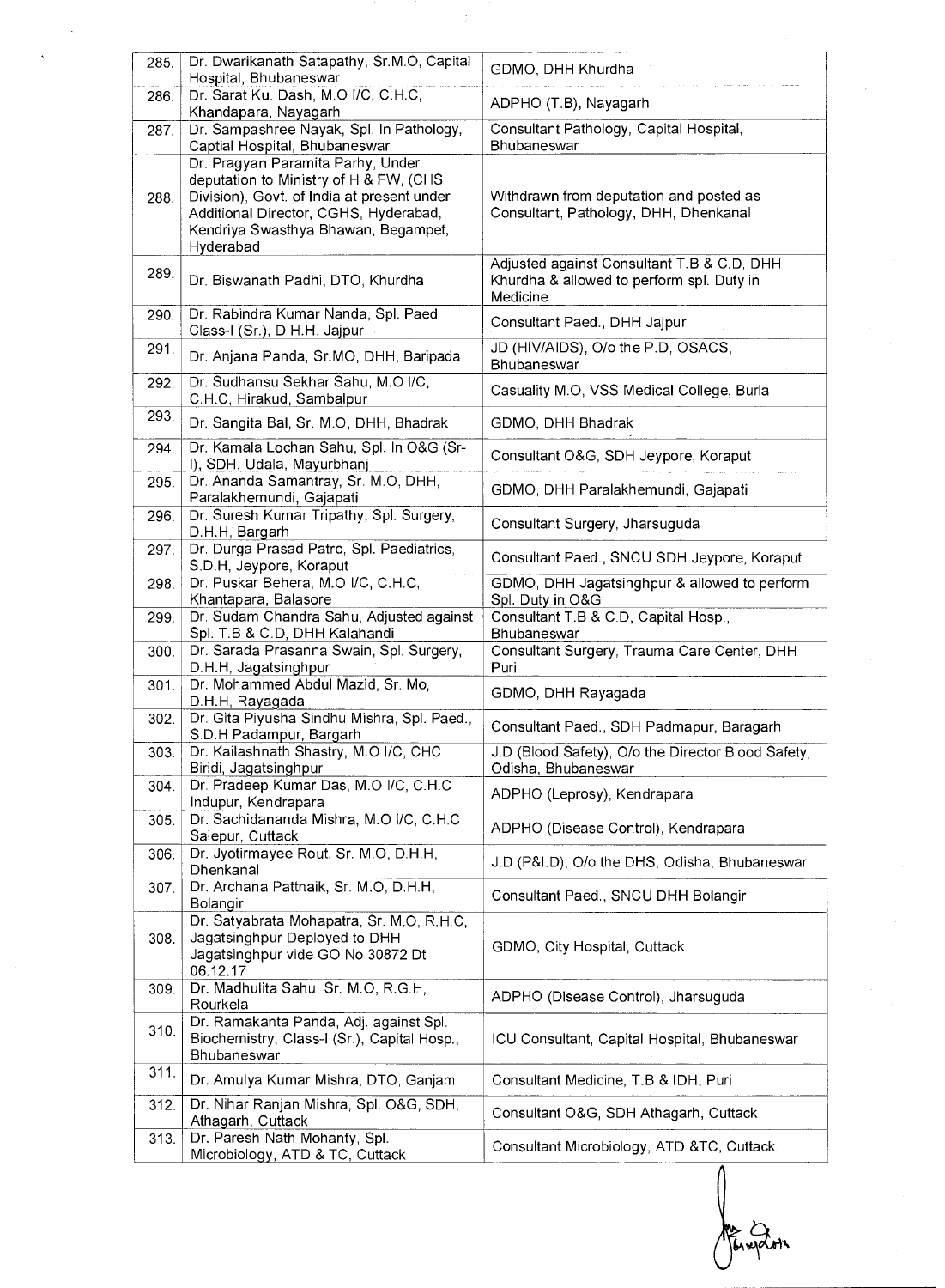| 314. | Dr. Jyotshnarani Tripathy, Sr. M.O, Capital<br>Hosp., Bhubaneswar & allowed to perform                               | Consultant Ophthalmology, DHH Bhadrak                                                                 |
|------|----------------------------------------------------------------------------------------------------------------------|-------------------------------------------------------------------------------------------------------|
| 315. | Spl. Duty in Ophth.<br>Dr. Muralidhar Padhi, DSMO, Bhadrak                                                           | Consultant O&G, DHH Kendrapara                                                                        |
| 316. | Dr. Krushna Chandra Mohapatra, Sr. M.O,                                                                              |                                                                                                       |
| 317. | D.H.H, Malkanagiri<br>Dr. Anita Hota, Spl. Ophth, S.D.H Titlagarh,                                                   | ICU Consultant, DHH Malkangiri                                                                        |
|      | Bolangir                                                                                                             | Consultant Ophthalmology, DHH Bolangir                                                                |
| 318. | Dr. Ambika Prasad Misra, Spl. Radiology,<br>Capital Hosp., Bhubaneswar                                               | Consultant Radiology, Capital Hospital,<br>Bhubaneswar                                                |
| 319. | Dr. Sooman Sundaray, D.T.O,<br>Bhubaneswar                                                                           | JD (Food Safety), O/o the Director Food safety,<br>Odisha, Bhubaneswar                                |
| 320. | Dr. Mamata Samantaray, Spl. Paed.,<br>Capital Hosp., Bhubaneswar                                                     | Consultant Paed., T.B & IDH, Puri                                                                     |
| 321. | Dr. Gitanjali Dash, M.O I/C CHC Aska,<br>Ganjam                                                                      | Consultant O&G, SDH Bhanjanagar, Ganjam                                                               |
| 322. | Dr. Santosh Kumar Behera, Sr. M.O, D.H.H,<br>Jagatsinghpur                                                           | Adjusted against Consultant Radiology, DHH<br>Jagatsinghpur                                           |
| 323. | Dr. Sravan Kumar Sahukar, M.O I/C, CHC<br>Jagannath Pur, Rayagada                                                    | ADPHO (T.B), Rayagada                                                                                 |
| 324. | Dr. Laxmikanta Mohanta, Adjusted against                                                                             | Adjusted against Consultant Anaes., DHH                                                               |
| 325. | Spl. Anaes., SDH Pallahara, Anugul<br>Dr. Ranjan Kumar Samal, Adj. agaisnt Spl.<br>Pathology, SDH Hindola, Dhenkanal | Baripada, Mayurbhanja<br>Adjusted against Consultant Anaes., DHH<br>Dhenkanal                         |
| 326. | Dr. Biren Kumar Nayak, M.O I/C, C.H.C<br>Badagada, Ganjam                                                            | Consultant Surgery, DHH Rayagada                                                                      |
| 327. | Dr. Ruma Mahapatra, Sr. M.O. DHH.<br>Sundargarh                                                                      | Adjusted against Consultant Radiology, DHH<br>Sundargarh                                              |
| 328. | Dr. Chintamani Mishra, M.O I/C, CHC<br>Dharmasala, Jajpur                                                            | Adjusted against Consultant Anaes., DHH<br>Phulabani, Kandhamal                                       |
| 329. | Dr. Radheshyam Agrawal, M.O I/C, C.H.C<br>Bijepur, Baragarh                                                          | Adjusted against Consultant Psychiatry, DHH<br>Baragarh & allowed to perform spl. Duty in<br>Medicine |
| 330. | Dr. Banishree Padhi, Sr. M.O, DHH,<br>Kalahandi                                                                      | LTRMO(JD), DHH Bhabanipatana, Kalahandi                                                               |
| 331. | Dr. Rajendra Kumar Singh, DSMO,<br>Mayurbhanj                                                                        | Consultant Paediatrics, SDH Nilagiri, Balasore                                                        |
| 332. | Dr. Subash Chandra Panda, Sr. M.O. S.D.H.<br>Biramaharajpur, Sonepur                                                 | Adjusted against Consultant Anaes., DHH<br>Sonepur                                                    |
| 333. | Dr. Girija Shankar Udgata, Sr. M.O, D.H.H<br>Bolangir & allowed to perform Spl. Duty in<br>T.B & C.D                 | Consultant TB & CD, DHH Bolangir                                                                      |
| 334. | Dr. Kshirodra Ku Mishra, M.O I/C, CHC<br>Tarava, Sonepur                                                             | GDMO, DHH Sonepur & allowed to perform spl.<br>Duty in O&G                                            |
| 335. | Dr. Kishore Chandra Pattnaik, Adjusted<br>against Consultant ENT, DHH, Boudh                                         | Consultant ENT, DHH Boudh                                                                             |
| 336. | Dr. Sk Quamar Mohammed, Sr. M.O,<br>D.H.H, Keonjhar & allowed to perform Spl.<br>Duty in Medicine                    | Adjusted against ICU Consultant, DHH Jajpur &<br>allowed to perform spl. Duty in Medicine             |
| 337. | Dr. Rabindra Nath Majhi, M.O I/C, C.H.C.<br>Kuarmunda, Sundargarh                                                    | ADPHO (T.B), Jharsuguda                                                                               |
| 338. | Dr. Bimala Mishra, Spl. Patho. (Sr.-I), DHH,<br>Bhadrak                                                              | Consultant Pathology, DHH Bhadrak                                                                     |
| 339. | Dr. Kishore Chandra Misra, Spl. Paed.<br>Class-I (Sr.), D.H.H, Kendrapara                                            | Consultant Paed., DHH Kendrapara                                                                      |
| 340. | Dr. Sanjulata Satapathy, Sr. M.O, D.H.H,<br>Angul                                                                    | JD (Medical Technology), O/o the DHS, Odisha,<br>Bhubaneswar                                          |
| 341. | Dr. Chandra Sekhar Ojha, Sr. M.O. Capital<br>Hosp., Bhubaneswar                                                      | Consultant Ophthalmology, DHH Jagatsinghpur                                                           |
| 342. | Dr. Ashok Kumar Paikaray, M.O I/C, CHC<br>Gurundia, Sundargarh                                                       | JD (IDSP), O/o the DPH, Odisha, Bhubaneswar                                                           |
| 343. | Dr. Pradeepta Ku Sahoo, M.O I/C, CHC<br>Balakati, Khurdha                                                            | JD (VBD), O/o the DPH, Odisha, Bhubaneswar                                                            |
| 344. | Dr. Ashok Ku Sahoo, M.O I/C, CHC Tangi,                                                                              | Adjusted against Consultant Ortho., DHH Baripada                                                      |

 $\ddot{\phantom{0}}$ 

 $\hat{\boldsymbol{\cdot}$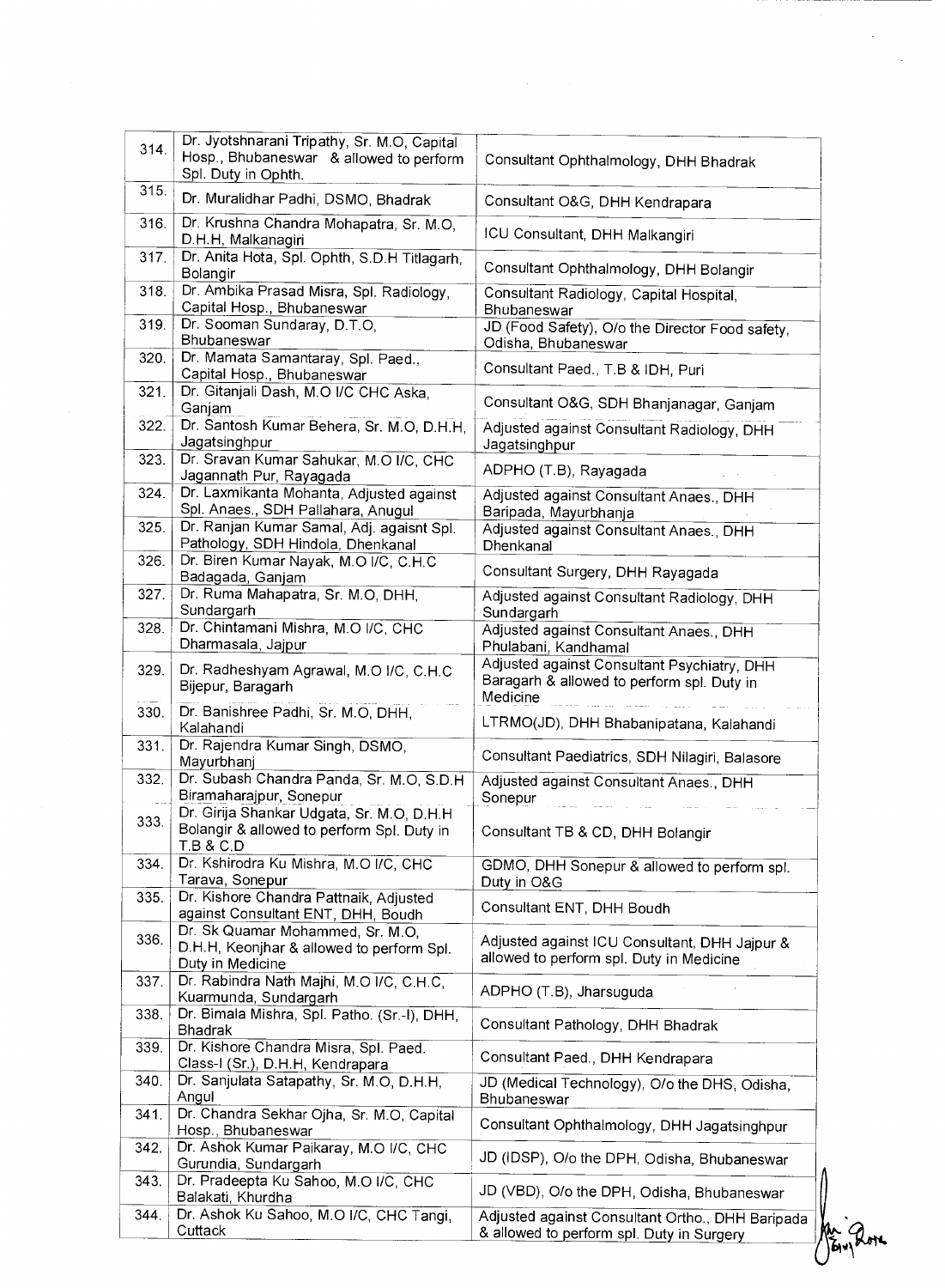| 345. | Dr. Subashini Pandey, Sr. M.O, D.H.H,<br>Sundargarh                                   | Consultant Medicine, RGH, Rourkela                                                                   |
|------|---------------------------------------------------------------------------------------|------------------------------------------------------------------------------------------------------|
| 346. | Dr. Sriharsa Das, M.O I/C, CHC Rebana                                                 | Consultant Medicine, DHH Jagatsinghpur                                                               |
|      | Nuagaon, Puri                                                                         |                                                                                                      |
| 347. | Dr. Nrupendra Ku Satapathy, M.O I/C,<br>C.H.C Mahanga, Cuttack                        | Adjusted against Consultant Anaes., DHH<br>Kendrapara                                                |
| 348. | Dr. Manas Ranjan Biswal, Spl. T.B & C.D,<br>D.H.H, Anugul                             | Consultant T.B & C.D, DHH Anugul                                                                     |
| 349. | Dr. Bijay Kumar Behera, Sr. M.O, D.H.H,<br>Khurdha & allowed to perform Spl. Duty     | Consultant Medicine, DHH Nayagarh                                                                    |
| 350. | Dr. Sapan Ku. Mohanty, Sr. M.O, D.H.H,<br>Balasore                                    | Adjusted against Consultant Psychiatry, DHH<br><b>Balasore</b>                                       |
| 351. | Dr. Nirode Kumar Sahu, Spl. O&G, Capital<br>Hosp., Bhubaneswar                        | GDMO, DHH Koraput & allowed to perform spl.<br>Duty in O&G                                           |
| 352. | Dr. Suryanarayana Mishra, Spl. Paed.,<br>BMGH, Chandpur, Nayagarh                     | Consultant Paed., SNCU, DHH Puri                                                                     |
| 353. | Dr. Binod Chandra Parida,                                                             | Allowed continue as SR, PRM MC&H, Baripada                                                           |
| 354. | Dr. Pradip Kumar Nayak, Spl. Surgery,<br>D.H.H, Keonjhar                              | Consultant Surgery, DHH Keonjhar                                                                     |
| 355. | Dr. Bijaya Ku Bhanja, Spl. O&G Class-I<br>(Sr.), D.H.H, Khurdha                       | GDMO (O&G), DHH Kendrapara & allowed to<br>perform spl. Duty in O&G                                  |
| 356. | Dr. Rabinarayana Das (Dakua), M.O I/C,<br>C.H.C Polosara, Ganjam                      | ADPHO (TB), Gajapati                                                                                 |
| 357. | Dr. Abhimanyu Acharya, Spl. Ophth., SDH<br>Kamakshyanagar, Dhenkanal                  | Consultant Ophthalmology, DHH Dhenkanal                                                              |
| 358. | Dr. Debashis Pattnaik, M.O I/C, C.H.C,<br>Khaira, Balasore                            | GDMO, DHH Baripada, Mayurbhanja                                                                      |
| 359. | Dr. Srikanta Sahu, Spl. O&G, DHH,<br>Kandhamal                                        | Consultant O&G, DHH Paralakhemundi, Gajapati                                                         |
| 360. | Dr. Minati Mohanty, Sr.MO, DHH Balasore                                               | GDMO, City Hospital, Cuttack                                                                         |
| 361. | Dr. Rasmiranjan Satapathy, Sr. M.O,<br>Capital Hosp., Bhubaneswar                     | JD (NCD), O/o the DPH, Odisha, Bhubaneswar                                                           |
| 362. | Dr. Susanta Maharana, Spl. Med., DHH,<br>Kalahandi                                    | Adjusted against Consultant T.B & C.D, DHH<br>Balasore & allowed to perform spl. Duty in<br>Medicine |
| 363. | Dr. Ranjan Kumar Singh, M.O I/C, C.H.C,<br>Bentkar, Cuttack                           | Adjusted against Consultant Radiology, City<br>Hospital, Cuttack                                     |
| 364. | Dr. Debiprasad Mohapatra, Adj. against Spl.<br>Skin & V.D Class-I (Sr.), DHH, Sonepur | Adjusted against Consultant Anaes., DHH Bolangir                                                     |
| 365. | Dr. Malaya Kumar Pradhan, Adj. against<br>Spl. Surgery (J.D-II), D.H.H, Jajpur        | GDMO, DHH Jajpur                                                                                     |
| 366. | Dr. Sahadev Behera, Sr. M.O, RGH,<br>Rourkela                                         | GDMO, RGH Rourkela & allowed to perform spl.<br>Duty in O&G                                          |
| 367. | Dr. Biju Agrawal, Spl. Paed., S.D.H.<br>Patanagarh, Bolangir                          | Consultant Paed., SDH Patanagarh, Bolangir                                                           |
| 368. | Dr. Nilamani Tilakchand Behera, Sr. M.O,<br>D.H.H, Baripada                           | Adjusted against Consultant Anaes., DHH Jajpur                                                       |
| 369. | Dr. Lalita Soren, Sr. M.O. S.D.H.<br>Rairangapur, Mayurbhanj                          | GDMO, DHH Keonjhar                                                                                   |
| 370. | Dr. Tapan Kumar Sahoo, M.O I/C, C.H.C<br>Derabisi, Kendrapara                         | Adjusted against Consultant Radiology, DHH<br>Kendrapara                                             |
| 371. | Dr. Soudamini Panda, Spl. Ophth. Class-I<br>(Sr.), City Hosp., Berhampur              | Consultant Ophthalmology, DHH Rayagada                                                               |
| 372. | Dr. Saroj Kumar Seth, M.O I/C, C.H.C,<br>Barpalli, Baragarh                           | Consultant O&G, SDH Padampur, Baragarh                                                               |
| 373. | Dr. Jalandhar Sethi, Sr. M.O, City Hosp.,                                             |                                                                                                      |
|      | Berhampur & allowed to perform Spl. Duty<br>in Skin & V.D                             | Consultant Skin & V.D, City Hospital, Berhampur                                                      |
| 374. | Dr. Ghasiram Murmu, M.O I/C, C.H.C                                                    | ADPHO (Disease Control), Mayurbhanja                                                                 |
| 375. | Jamda, Mayurbhanj<br>Dr. Sarat Kumar Samal, M.O I/C, C.H.C,<br>Purusottampur, Ganjam  | Adjusted against Consultant (Anaes.), City<br>Hospital, Berhampur, Ganjam                            |

An : Que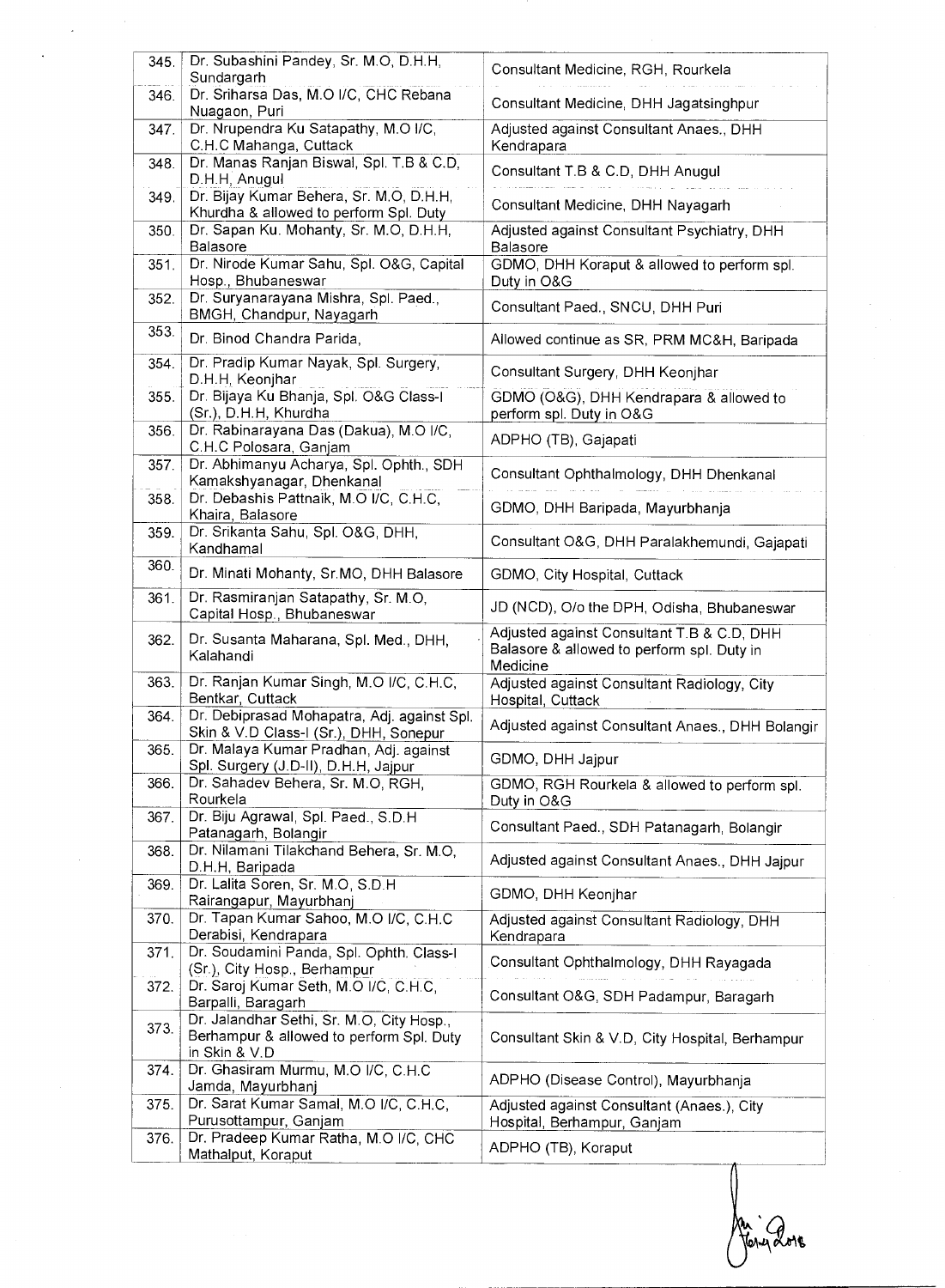| 377. | Dr. Basanta Ku. Pradhan, M.O I/C, CHC                                                                                                       | JD (Disease Control), O/o the DPH, Odisha,                                                                                 |  |
|------|---------------------------------------------------------------------------------------------------------------------------------------------|----------------------------------------------------------------------------------------------------------------------------|--|
| 378. | Municipentha, Ganjam<br>Dr. Bijaya Ketan Das, Spl. Paed., SDH                                                                               | Bhubaneswar                                                                                                                |  |
|      | Udala, Mayurbhanja                                                                                                                          | Consulatant Paed., SDH Udala, Mayurbhanja                                                                                  |  |
| 379. | Dr. Himansu Sekhar Hembram, M.O I/C,<br>C.H.C Tato, Mayurbhanj                                                                              | JD (State Health Assurance Society), O/o the<br>DHS, Odisha, Bhubaneswar                                                   |  |
| 380. | Dr. Puspamitra Bhitria, Spl. O&G Class-I<br>(Sr.), D.H.H, Sundargarh                                                                        | GDMO, DHH Sundargarh & allowed to perform<br>Spl. Duty in O&G                                                              |  |
| 381. | Dr. Chudamani Meher, Spl. Paed., S.D.H,<br>Padampur, Baragrah                                                                               | Consultant Paed., DHH Baragarh                                                                                             |  |
| 382. | Dr. Surendranath Singh, M.O I/C, C.H.C,                                                                                                     | Casuality M.O, SCB Medical College, Cuttack                                                                                |  |
| 383. | Harichandanpur, Keonjhar<br>Dr. Suvash Chandra Naik, M.O I/C, C.H.C                                                                         | JD (State Health Assurance Society), O/o the                                                                               |  |
| 384. | R.G Pur, Mayurbhanj<br>Dr. Niranjan Bhoj, Spl. O&G (Sr.-I), S.D.H.                                                                          | DHS, Odisha, Bhubaneswar<br>GDMO, RGH Rourkela & allowed to perform spl.                                                   |  |
| 385. | Bonai, Sundargarh<br>Dr. Padmahansa Dora, Sr.M.O, D.H.H.                                                                                    | Duty in O&G                                                                                                                |  |
|      | Sonpur<br>Dr. Pabitra Mohan Mallik, Spl. Surgery                                                                                            | ADPHO (T.B), DHH Sonepur                                                                                                   |  |
| 386. | Class-I (Sr.), DHH, Bhawanipatna,<br>Kalahandi                                                                                              | Consultant Surgery, DHH Puri                                                                                               |  |
| 387. | Dr. Ramakanta Munda, Adj. against Spl.<br>Anaeas., S.D.H Rairangapur, Mayurbhanja                                                           | Adjusted against Consultant Radiology, DHH<br>Keonjhar                                                                     |  |
| 388. | Dr. Bipin Bihari Patra, M.O I/C, CHC Telkoi,<br>Keonjhar                                                                                    | LTRMO(JD), DHH Keonjhar                                                                                                    |  |
| 389. | Dr. Saloram Hansadah, M.O I/C, CHC<br>Manada, Mayurbhanja                                                                                   | GDMO, DHH Bhadrak                                                                                                          |  |
| 390. | Dr. Purnedu Sekhar Biswas, Sr. M.O.<br>D.H.H, Jharsuguda                                                                                    | GDMO, DHH Jharsuguda                                                                                                       |  |
| 391. | Dr. Nrusingha Charan Das, Sr. M.O. D.H.H.<br>Koraput & deployed to SLN MC&H, Koraput                                                        | LTRMO(JD), City Hospital, Cuttack                                                                                          |  |
| 392. | Dr. Sukhadayini Behera, LTRMO, DHH<br>Nayagarh                                                                                              | Consultant Skin & V.D, DHH Jajpur                                                                                          |  |
| 393. | Dr. Sura Bhitria, Sr. M.O, D.H.H.<br>Sundargarh                                                                                             | LTRMO(JD), DHH Sundargarh                                                                                                  |  |
| 394. | Dr. Sudha Barla, M.O I/C, C.H.C,<br>Saintala, Bolangir                                                                                      | ADPHO (Leprosy), Bolangir                                                                                                  |  |
| 395. | Dr. Tuku Chand Patra, M.O I/C, C.H.C.<br>Bhanda, Keonjhar                                                                                   | Consultant Surgery, Trauma Care Center,<br>Balasore                                                                        |  |
| 396. | Dr. Rabindranath Marndi, M.O I/C, CHC<br>Badampahar, Mayurbhanj                                                                             | GDMO, DHH Deogarh                                                                                                          |  |
| 397. | Dr. Bikash Chandra Naik, Sr. M.O, S.D.H                                                                                                     | Adjusted against Consultant Anaes., DHH                                                                                    |  |
|      | Rairangapur, Mayurbhanj                                                                                                                     | Deogarh                                                                                                                    |  |
| 398. | Dr. Kushal Chandra Hansdah, M.O I/C,<br>C.H.C Khunta, Mayurbhanj                                                                            | Adjusted against Consultant Radiology, DHH<br>Deogarh                                                                      |  |
| 399. | Dr. Chandra Sekhar Nag, M.O I/C, C.H.C<br>S.C Pur, Mayurbhanj                                                                               | GDMO, DHH Puri                                                                                                             |  |
| 400. | Dr. Baidhar Baskey, Spl. O&G, D.H.H.<br>Baripada                                                                                            | GDMO, DHH Deogarh & allowed to perform spl.<br>Duty in O&G                                                                 |  |
| 401. | Dr. Chaitanya Marandi, St, M.O I/C, C.H.C,<br>Fakirpur, Keonjhar                                                                            | GDMO, DHH Anugul                                                                                                           |  |
| 402. | Dr. Subash Chandra Mandal, M.O I/C.<br>C.H.C Raikia, Kandhamal                                                                              | Consultant O&G, SDH Kamakshyanagar,<br>Dhenkanal                                                                           |  |
| 403. | Dr. Sidheswar Pradhan, Spl. O&G, SDH,<br>Kuchinda, Sambalpur                                                                                | Consultant O&G, DHH Jharsuguda                                                                                             |  |
| 404. | Dr. Shaktidhar Parida, Adj. against the post<br>of Spl. In Surgery Class-I (Sr.), DHH,<br>Balasore & allowed to perform Spl. Duty in<br>O&G | GDMO, DHH Boudh & allowed to perform spl.<br>Duty in O&G                                                                   |  |
| 405. | Dr. Suryanarayan Mishra, Dy. Director<br>(Food Safety), Odisha                                                                              | Adjusted against Consultant (radiology), DHH<br>Bhawanipatana, Kalahandi & allowed to perform<br>spl. Duty in Radiotherapy |  |
| 406. | Dr. Sukanta Chandra Satapathy, M.O I/C,<br>CHC Pujariguda, Nawarangapur                                                                     | ADPHO (Leprosy), Nabarangapur                                                                                              |  |
| 407. | Dr. Anupama Mahana, Spl. O&G, D.H.H,<br>Malkanagiri                                                                                         | GDMO, DHH Malkangiri & allowed to perform Spl.<br>Duty in O&G                                                              |  |
|      |                                                                                                                                             |                                                                                                                            |  |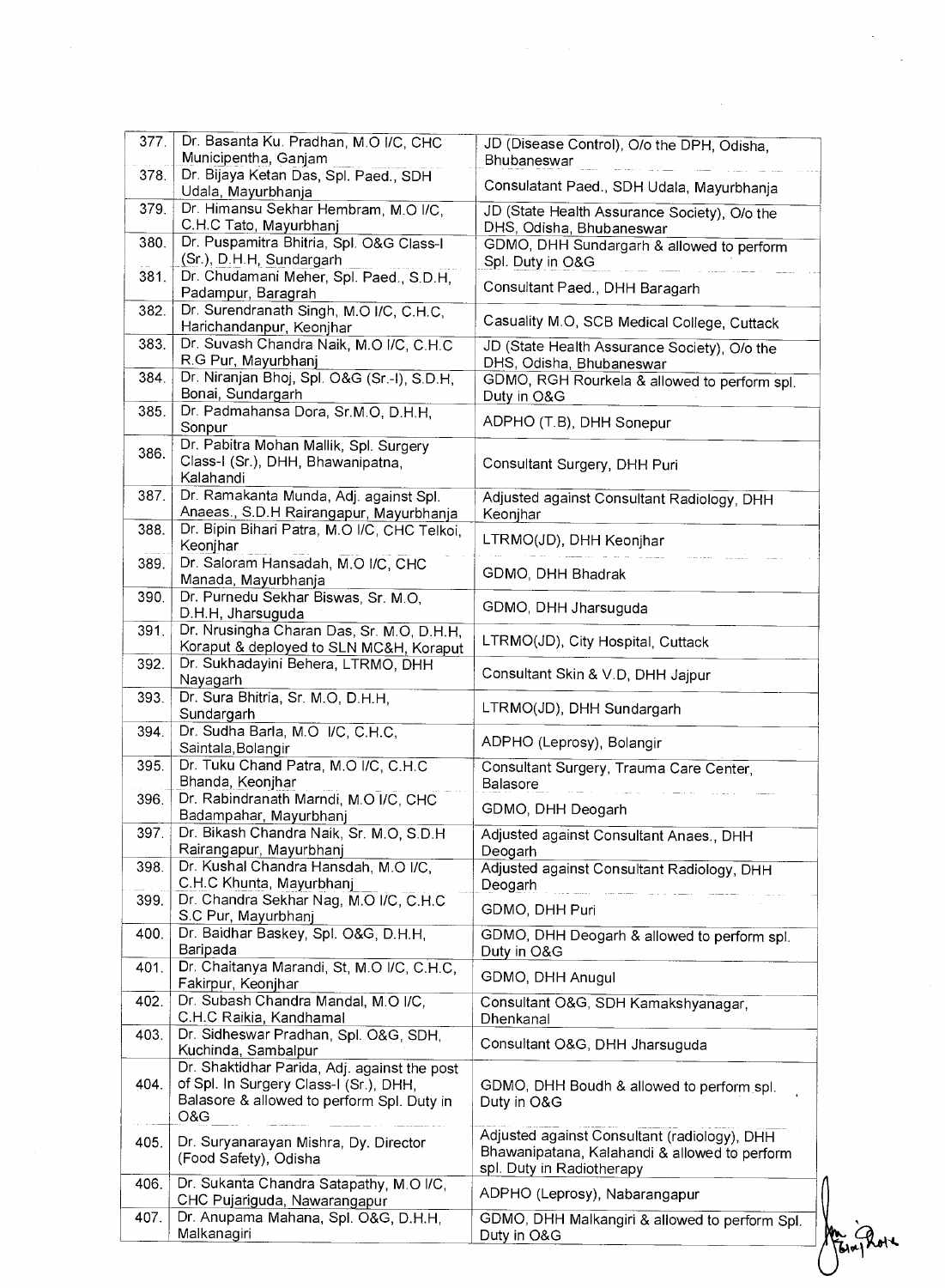| 408. | Dr. Srinibas Sahu, Sr. MO, D.H.H, Bolangir                                                                                               | Consultant Medicine, DHH Sonepur                                                                                |
|------|------------------------------------------------------------------------------------------------------------------------------------------|-----------------------------------------------------------------------------------------------------------------|
| 409. | Dr. Subhransu Ku Sahoo, Sr. M.O, DHH,<br>Khurdha & allowed to perform Spl. Duty in<br>Surgery                                            | Adjusted against Consultant Ortho., Trauma Care<br>Center, Khurdha & allowed to perform spl. Duty in<br>Surgery |
| 410. | Dr. Srikrushna Ballav Mohanty, Sr.MO,<br>D.H.H, Bargarh                                                                                  | Adjusted Consultant Radiology, DHH Bolangir                                                                     |
| 411. | Dr. Saroja Mohanty, Sr. M.O, D.H.H,<br>Dhenkanal                                                                                         | Casuality M.O, SCB Medical College, Cuttack                                                                     |
| 412. | Dr. Satyanarayana Nayak, Spl. Surgery,<br>D.H.H, Balasore                                                                                | Consultant (Surgery), Trauma Care Center, DHH<br>Balasore                                                       |
| 413. | Dr. Sushil Kumar Dwibedi, Sr.M.O , Capital<br>Hospital, Bhubaneswar                                                                      | Consultant (Surgery), Trauma Care Center, DHH<br>Puri                                                           |
| 414. | Dr. Snehasis Dixit, Jail Hosp., Bhubaneswar                                                                                              | Consultant Ophthalmology, DHH Jajpur                                                                            |
| 415. | Dr. Narayan Prasad Mishra, Spl. O&G,<br>D.H.H, Baragarh                                                                                  | GDMO, DHH Jharsuguda & allowed to perform<br>spl. Duty in O&G                                                   |
| 416. | Dr. Sarat Chandra Gharai, Sr. M.O, D.H.H,<br>Dhenkanal                                                                                   | Consultant O&G, SDH Rairakhola, Sambalpur                                                                       |
| 417. | Dr. Manoj Kumar Tripathy, M.O I/C, C.H.C<br>Balugaon, Khurdha                                                                            | Consultant Surgery, DHH Nayagarh                                                                                |
| 418. | Dr. Samir Kumar Patra, Spl. Ophth., R.G.H.<br>Rourkela                                                                                   | Consultant Ophthalmology, RGH Rourkela                                                                          |
| 419. | Dr. Sithemsetti Kameshwar Rao, Sr. M.O,<br>City Hosp., Berhampur                                                                         | LTRMO(JD), City Hospital Berhampur, Ganjam                                                                      |
| 420. | Dr. Utpal Kumar Nandi, Spl. T.B & C.D,<br>D.H.H Khurda                                                                                   | Consultant T.B & C.D, TB&IDH, Puri                                                                              |
| 421. | Dr. Basanta Kumar Padhiary, Spl. Medicine,<br>S.D.H Rairangapur, Mayurbhanj                                                              | Adjusted against ICU Consultant, DHH Baripada,<br>Mayurbhanja & allowed to perform spl. Duty in<br>Medicine     |
| 422. | Dr. Nanda Kishore Sahoo, Sr. M.O, D.H.H,<br>Anugul                                                                                       | Consultant Paed., SNCU, DHH Anugul                                                                              |
| 423. | Dr. Pradeep Ku Mahakud, Sr. M.O, D.H.H,<br>Keonjhar                                                                                      | Consultant Paed., DHH Keonjhar                                                                                  |
| 424. | Dr. Jitaram Bid, M.O I/C, C.H.C Banapur,<br>Khurda                                                                                       | Adjusted against Consultant Psychiatry, DHH<br>Sonepur & allowed to perform spl. Duty in Sonepur                |
| 425. | Dr. Bishnu Prasad Mishra, Spl. Ophth.,<br>D.H.H, Bolangir                                                                                | Consultant Ophth., DHH Baragarh                                                                                 |
| 426. | Dr. Sanjit Kumar Nayak                                                                                                                   | Allowed to Continue as Asst. Prof., MKCG MCH,<br>Berhampur                                                      |
| 427. | Dr. Sapan Ku. Dinda, Surg. Spl., DHH,<br>Malkangiri                                                                                      | Consultant Surgery, DHH Malkangiri                                                                              |
| 428. | Dr. Sanjaya Kumar Padhan, Adjusted<br>against the post of Spl. Surgery, D.H.H.<br>Sonepur & allowed to perform Spl. Duty in<br>Medicine. | Adjusted against Consultant T.B & C.D, DHH<br>Baragarh & allowed to perform spl. Duty in<br>Medicine            |
| 429. | Dr. Santosh Ku. Sahu, Sr. M.O, DHH,<br>Bolangir                                                                                          | Consultant ENT, City Hospital, Cuttack                                                                          |
| 430. | Dr. Sujit Narayana Mohapatra, Spl. Opth.,<br>D.H.H Balasore                                                                              | Consultant Ophthalmology, DHH Balasore                                                                          |
| 431. | Dr. Nihar Ranjan Tripathy, Sr. M.O. DHH,<br>Khurdha                                                                                      | Consultant Pathology, City Hospital, Cuttack                                                                    |
| 432. | Dr. Susmita Sahoo, Sr. M.O, SDH, Bonai,<br>Sundargarh                                                                                    | Consultant O&G, SDH Talcher, Anugul                                                                             |
| 433. | Dr. Sangya Das, Sr. M.O, DHH, Dhenkanal                                                                                                  | Consultant Medicine, DHH Rayagada                                                                               |
| 434. | Dr. Subhendu Kumar Nayak, Sr. MO, D.H.H<br>Koraput                                                                                       | JD (Drugs & Equipment Management), O/o the<br>DHS Odisha, Bhubaneswar                                           |
| 435. | Dr. Surendra Dunguri, Spl. In Surgery,<br>Class-I (Sr.), D.H.H, Sambalpur                                                                | Adjusted against Consultant Orthopedics, DHH<br>Jharsuguda & allowed to perform spl. Duty in<br>Surgery         |
| 436. | Dr. Rajendra Kumar Sahu, Sr. M.O, D.H.H,<br>Baripada                                                                                     | Consultant Skin & VD, DHH Balasore                                                                              |
| 437. | Dr. Rajendra Kumar Mallik, Dy. Director<br>Malaria, O/O D.H.S, Odisha                                                                    | Ajusted against Consultant Anaes., DHH<br>Nayagarh                                                              |

 $\sqrt{\frac{1}{2}}$ Arigan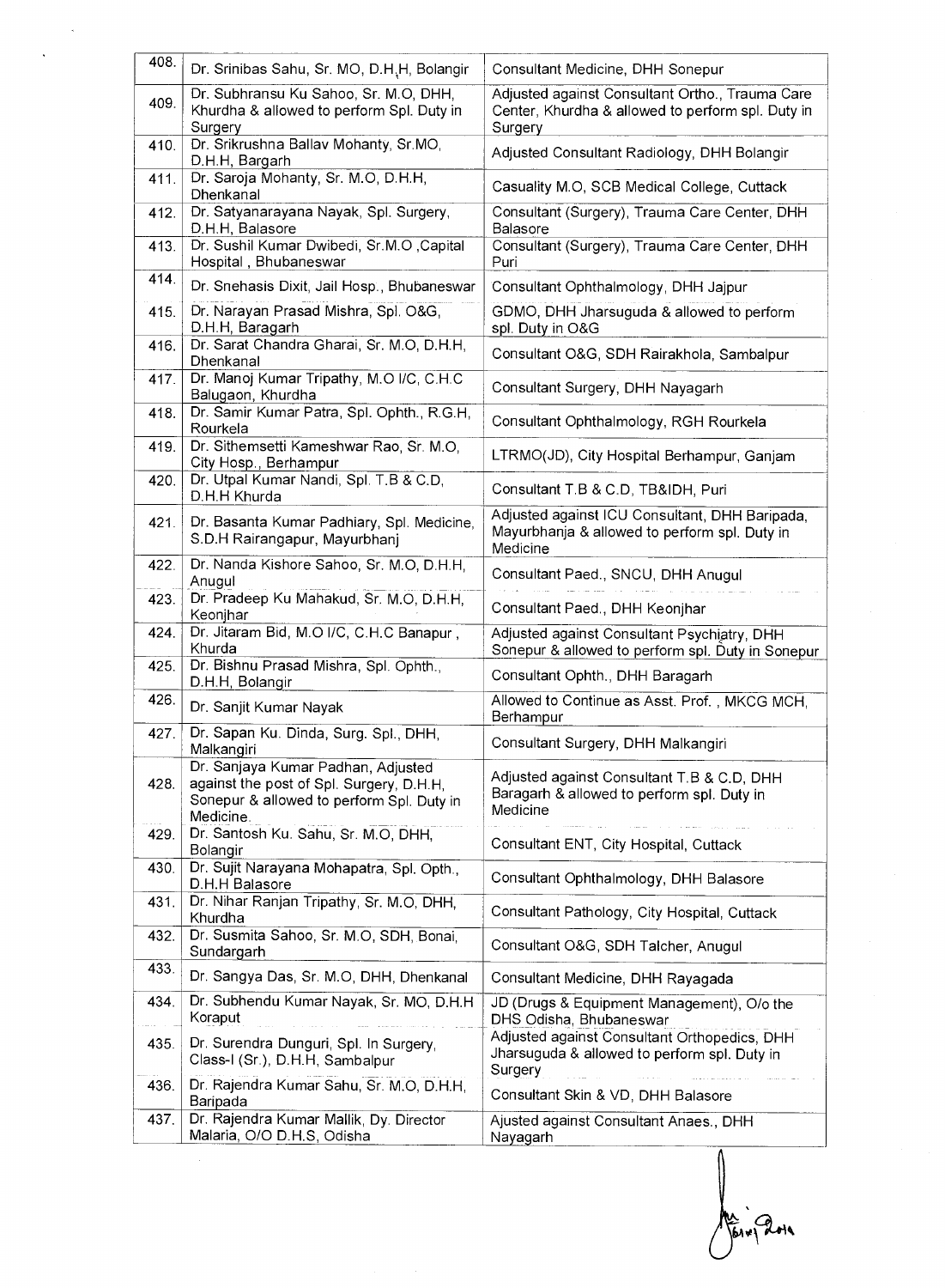| 438. | Dr. Umesh Chandra Panda, Spl. O&G,<br>D.H.H, Bhadrak                                                     | Consultant O&G, DHH Bhabanipatana, Kalahandi                                                      |
|------|----------------------------------------------------------------------------------------------------------|---------------------------------------------------------------------------------------------------|
| 439. | Dr. Shyama Prasanna Mitra, Spl. In                                                                       |                                                                                                   |
|      | Surgery, Class-I (Sr.), D.H.H, Khurda                                                                    | GDMO, DHH Khurdha                                                                                 |
| 440. | Dr. Nibedita Sahu, Adj. against Spl. Ophth.<br>(J.D-II), D.H.H, Kalahandi                                | Consultant Ophthalmology, DHH Bhabanipatana,<br>Kalahandi                                         |
| 441. | Dr. Kalicharana Mohakud, Spl. Paed.,<br>D.H.H, Baragarh                                                  | Consultant Paed., SNCU, DHH Baragarh                                                              |
| 442. | Dr. Laxminarayana Panigrahi                                                                              | Allowed to Continue as Asst. Prof., SLN MC&H,<br>Koraput                                          |
| 443. | Dr. Niranjan Kumar Behera, Spl. Medicine<br>Class-I (Sr.), D.H.H, Keonjhar                               | Consultant Medicine, DHH Kendrapara                                                               |
| 444. | Dr. Amar Kumar Das, Spl. O&G, City Hosp.,<br>Berhampur                                                   | Adjusted against Consultant ENT, DHH<br>Sundargarh & allowed to perform spl. Duty in O&G          |
| 445. | Dr. Deebendu Ku. Dev, Spl. TB & CD, DHH,<br>Rayagada                                                     | Consultant T.B & C.D, DHH Rayagada                                                                |
| 446. | Dr. Narayana Behera, M.O I/C, C.H.C<br>Barasahi, Mayurbhanja                                             | Consultant O&G, SDH Pallahada, Anugul                                                             |
| 447. | Dr. Shanta Neevedita, Sr. M.O, S.D.H,                                                                    | Adjusted against Consultant Psychiatry, DHH                                                       |
|      | Athagarh, Cuttack                                                                                        | Dhenkanal                                                                                         |
| 448. | Dr. Lakshmikanta Pati, Adj. against the post<br>of Spl. Patho., S.D.H Udala & allowed to                 | Consultant Paed., SDH Champua, Keonjhar                                                           |
|      | perform Spl. Duty in Paed.                                                                               |                                                                                                   |
| 449. | Dr. Pradeep Kumar Biswal, Adj. against Spl.<br>Microbiology, Capital Hosp., Bhubaneswar                  | M.O, State Bactrology & pathology, Cuttack                                                        |
| 450. | Dr. Sidheswara Majhi, M.O I/C C.H.C<br>Hatibari, Sundargarh                                              | ADPHO (T.B), Bolangir                                                                             |
| 451. | Dr. Alekha Pradhan, Spl. Paed., S.D.H,<br>Chhatrapur, Ganjam                                             | Consultant Paed., SDH Bhanjanagar, Ganjam                                                         |
| 452. | Dr. Ramkrushna Satapathy, M.O I/C,<br>C.H.C, Banarpal, Anugul                                            | GDMO, DHH Kendrapara                                                                              |
| 453. | Dr. RAJENDRA KUMAR ROUT                                                                                  | Allowed continue as SR, PRM MC&H, Baripada                                                        |
| 454. | Dr. Subodha Kumar Rath, D.S.M.O, DHH,                                                                    | Consultant Surgery, RGH, ROURKELA,                                                                |
|      | Sundargarh                                                                                               | Sundargarh                                                                                        |
| 455. | Dr. Babaji Charan Nayak, Sr. M.O. D.H.H.                                                                 | Adjusted against Consultant Ortho., DHH                                                           |
|      | Keonjhar, allowed to perform Spl. Duty in<br>Surgery                                                     | Kendrapar & allowed to perform spl. Duty in<br>Surgery                                            |
| 456. | Dr. Bharat Ch Samal, Spl. In Medicine,                                                                   | Adjusted against Consultant Psychiatry, DHH                                                       |
|      | Class-I (Sr.), D.H.H, Balasore                                                                           | Jharsuguda & allowed to perform spl. Duty in<br>Medicine                                          |
| 457. | Dr. Anuja Meher, Spl. Paed., DHH Nuapada                                                                 | Consultant Paed., SNCU, DHH Nuapada                                                               |
| 458. | Dr. Pramod Kumar Sahu, Spl. O&G, S.D.H,<br>Rairangapur, Mayurbhanja                                      | Consultant (O&G), SDH Rairangapur,<br>MAYURBHANJ                                                  |
| 459. | Dr. Arati Jena, Sr.M.O, Capital Hospital,<br><b>Bhubaneswar</b>                                          | GDMO, DHH Puri                                                                                    |
| 460. | Dr. Tribikram Pandia, Sr.MO, D.H.H.<br>Sonpur                                                            | Adjusted against Consultant Psychiatry, DHH<br>Sundargarh                                         |
| 461. | Dr. Debarchana Jena, D.M Study in<br>Endocrynology at S.C.B MCH, Cuttack                                 | JD (Floating), O/o the DHS Odisha, Bhubaneswar,<br>deployed to work at Capital Hosp., Bhubaneswar |
| 462. | Dr. Dinesh Kumar Agarwal, Spl. Medicine                                                                  | & allowed to perform spl. Duty in Endocrinology<br>Consultant Medicine, DHH Jharsuguda            |
| 463. | Class-I (Sr.), D.H.H, Boudh<br>Dr. Gyanadra Kumar Panda, Spl. Radiology<br>Class-I (Sr.), D.H.H, Bargarh | Consultant Radiology, DHH Baragarh                                                                |
| 464. | Dr. Radharaman Birtia, D.T.O, Jharsuguda                                                                 | ADPHO (Leprosy), Nuapada                                                                          |
|      | Dr. Karunakar Biswal, Adj. against the post                                                              |                                                                                                   |
| 465. | of Spl. Surgery, Class-I (Sr.), D.H.H.<br>Bhadrak & allowed to perform Spl. Duty in<br>Medicine          | Consultant Medicine, DHH Phulabani, Kandhamal                                                     |
| 466. | Dr. Subash Chandra Ghadai, Sr. M.O.<br>D.H.H, Khurdha                                                    | Adjusted against Consultant Radiology, BMGH                                                       |
| 467. | Dr. Mita Mishra, Spl. Ophth., D.H.H<br>Baripada                                                          | Chandpur, Nayagarh<br>Consultant Ophthalmology, DHH Baripada,<br>Mayurbhanja                      |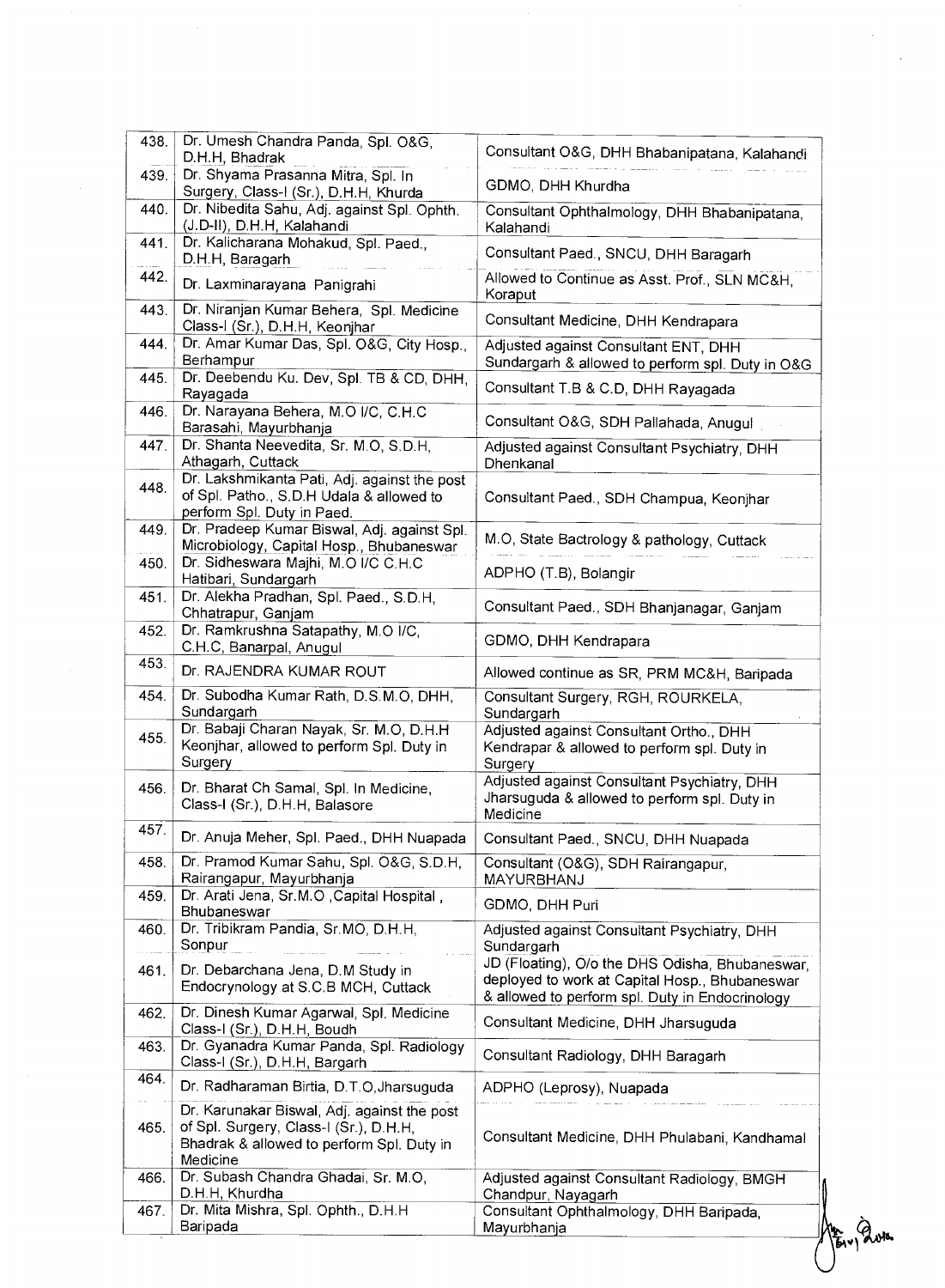| 468. | Dr. Binaya Kumar Behera, Sr. M.O, D.H.H,                                                                                     | ADPHO (T.B), Nuapada                                                                            |
|------|------------------------------------------------------------------------------------------------------------------------------|-------------------------------------------------------------------------------------------------|
|      | Bargarh                                                                                                                      |                                                                                                 |
| 469. | Dr. Tarun Kumar Satapathy, M.O I/C,<br>C.H.C, Jatani, Khurdha                                                                | GDMO, DHH Bhabanipatana, Kalahandi & allowed<br>to perform spl. Duty in O&G                     |
| 470. | Dr. Dinabandhu Sahoo, Spl. Med. Class-I                                                                                      |                                                                                                 |
|      | (Sr.), Udit Narayanpur T.B Hosp, Kalahandi                                                                                   | GDMO, DHH Bhabanipatana, Kalahandi                                                              |
| 471. | Dr. Amita Mund, Spl. E.N.T, D.H.H, Anugul                                                                                    | Consultant ENT, Capital Hospital, Bhubaneswar                                                   |
| 472. | Dr. Abani Kumar Patro, Sr. M.O, City Hosp.,<br>Berhampur, Ganjam                                                             | ADPHO (Disease Control), Ganjam                                                                 |
| 473. | Dr. Sanatan Panda, Sr. M.O, D.H.H.<br>Sundargarh                                                                             | LTRMO(JD), DHH Anugl                                                                            |
| 474. | Dr. Mamata Sahu, M.O, C.H.C, Belgaon,<br>Ganjam                                                                              | ADPHO (Leprosy), DHH Rayagada                                                                   |
| 475. | Dr. Sigidanu Sitasis, H.O, Berhampur<br>Municipality, Ganjam                                                                 | Adjusted against Consultant Psychiatry, City<br>Hospital, Berhampur                             |
| 476. | Dr. Parameswar Jena, Spl. Ophth., S.D.H.<br>Talcher, Anugul                                                                  | Consultant Ophthalmology, DHH, Deogarh                                                          |
| 477. | Dr. Asis Dixit, Spl. Paed. Class-I (Sr.),<br>D.H.H, Nayagarh                                                                 | Consultant Paed., DHH Nayagarh                                                                  |
| 478. | Dr. Meerabai Behera, Spl. Ophthalmology,<br>S.D.H, Jeypore, Koraput                                                          | Consultant Ophthalmology, DHH Koraput                                                           |
| 479. | Dr. Indira Kumari Mohapatra, Adj. against<br>Spl. Surgery, S.D.H, Bhanjanagar, Ganjam                                        | ADPHO (Disease Control), DHH Puri                                                               |
| 480. | Dr. Sanjiv Kumar Pradhan, M.O I/C, CHC<br>Remuna, Balasore                                                                   | Adjusted against Consultant Radiology, DHH<br>Jajpur                                            |
| 481. | Dr. Padmalochan Mohanta, Spl. O&G<br>(Class-I (Sr.)), D.H.H, Keonjhar                                                        | Consultant O&G, SDH Kuchinda, Sambalpur                                                         |
| 482. | Dr. Satrughan Tudu, Sr. M.O, DHH,<br>Kalahandi                                                                               | Adjusted against Consultant Radiology, Udit<br>Narayanpur T.B Hosp., Kalahandi                  |
| 483. | Dr. Niharendra Kumar Panda, M.O I/C,<br>CHC Jaipatana, Kalahandi                                                             | ADPHO (T.B), Kalahandi                                                                          |
| 484. | Dr. Bali Jaya Babu, M.O I/C, C.H.C.<br>Padmapur, Rayagada                                                                    | Consultant Surgery, DHH Koraput                                                                 |
| 485. | Dr. Tarun Kumar Sahu, Adj. against Spl.<br>Surgery, S.D.H, Talcher, Anugul                                                   | Consultant Surgery, DHH Deogarh                                                                 |
| 486. | Dr. Sujata Devi, Sr. MO, S.D.H Gunupur,<br>Rayagada                                                                          | LTRMO(JD), DHH Rayagada                                                                         |
| 487. | Dr. Bibhuti Bhusana Mohanta, M.O I/C,<br>C.H.C Bukurumunda, Bargarh                                                          | Adjusted against Consultant Radiology, DHH<br>Nuapada                                           |
| 488. | Dr. Bidyadhar Nag, M.O I/C, C.H.C Agalpur,<br>Baragarh                                                                       | Consultant O&G, DHH Nuapada                                                                     |
| 489. | Dr. Surama Sa, Sr.MO, City Hospital,<br>Cuttack                                                                              | GDMO, DHH Anugul                                                                                |
| 490. | Dr. Banabasi Behera, Adj. against SPI.<br>Paed. (J.D-II), D.H.H, Kandhamal                                                   | Consultant Paed., SDH Banki, Cuttack                                                            |
| 491. | Dr. Sailesh Kumar Dhal, Spl. Medicine<br>Class-I (Sr.), D.H.H, Bhadrak                                                       | Adjusted against Consultant Psychiatry, DHH<br>Boudh & allowed to perform spl. Duty in Medicine |
| 492. | Dr. Smrutijit Pattnaik, DTO, Cuttack                                                                                         | ADPHO (Disease Control), Koraput                                                                |
| 493. | Dr. Goutam Pattnaik, Research Associate,<br>Special Centre for Molecular Medicine.<br>Jawaharlal Nehru University, New Delhi | Consultant, Microbiology, Capital Hospital,<br>Bhuabneswar                                      |
| 494. | (Fellowship at JNU, Delhi)<br>Dr. Umarani Sikdar Acharya, Sr. M.O.                                                           | Consultant Medicine, DHH Nuapada                                                                |
| 495. | D.H.H, Baripada<br>Dr. Biswajit Samal, Spl. Skin & V.D, D.H.H.<br>Anugul                                                     | Consultant Skin & V.D, DHH Anugul                                                               |
| 496. | Dr. Namita Sharma, Sr. M.O, R.G.H,<br>Rourkela                                                                               | GDMO, RGH, Rourkela                                                                             |
| 497. | Dr. Durga Prasad Panda, Sr. M.O, City<br>Hosp., Ganjam Deputed to CHC, Hinjilicut                                            | Consultant Paed., SNCU, DHH Paralakhemundi,<br>Gajapati                                         |
| 498. | by Govt.<br>Dr. Mubin Ferdouz Sultana, Sr. M.O,<br>H&F.W Training Center, Cuttack                                            | Consultant O&G, SDH Hindola, Dhenkanal                                                          |

Mary 2018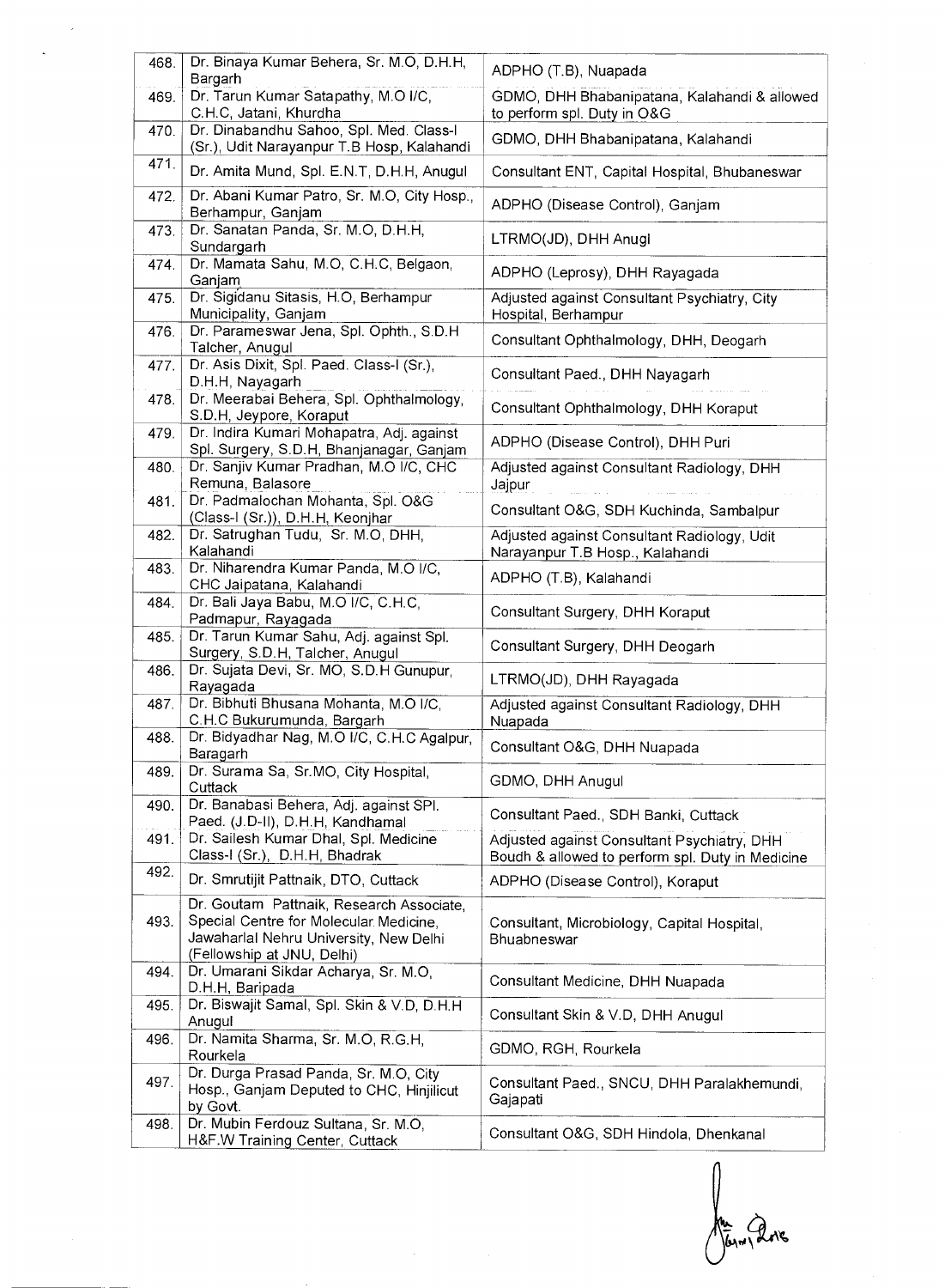| 499. | Dr. Purusottam Naik, Sr. M.O, S.D.H.<br>Karanjia, Mayurbhanja                | Adjusted against Consultant Anaes., DHH                                                                                    |
|------|------------------------------------------------------------------------------|----------------------------------------------------------------------------------------------------------------------------|
| 500. | Dr. Bibhudutta Mohanty, M.O I/C, CHC                                         | Sambalpur<br>Consultant T.B & C.D, DHH Jharsuguda                                                                          |
| 501. | Sainkul, Keonjhar<br>Dr. Sanghamitra Das, Sr. M.O, D.H.H.                    |                                                                                                                            |
|      | Nayagarh                                                                     | Consultant O&G, SDH Baliguda, Kandhamal                                                                                    |
| 502. | Dr. Biswajit Mohanty, Sr.M.O, Capital<br>Hospital, Bhubaneswar               | Consultant (Medicine), DHH Koraput                                                                                         |
| 503. | Dr. Sanjay Kumar, Sr. M.O, S.D.H,<br>Bonaigarh, Sundargarh                   | GDMO, DHH Rayagada                                                                                                         |
| 504. | Dr. Bijaya Ranajan Panigrahi, Spl. O&G<br>Class-I (Sr.), D.H.H, Nuapada      | GDMO, DHH Nuapada & allowed to perform spl.<br>Duty in O&G                                                                 |
| 505. | Dr. Sharmila Tripathy, Sr. M.O., RGH,<br>Rourkela                            | Adjusted against Consultant Radiology, DHH<br>Anugul                                                                       |
| 506. | Dr. Pradyot Behera, Sr. M.O, D.H.H.<br>Dhenkanal                             | Consultant Orthopedics, DHH Dhenkanal                                                                                      |
| 507. | Dr. Prafulla Chandra Dalai, M.O I/C, C.H.C,<br>Kolabira, Jharsuguda          | GDMO, DHH Jharsuguda                                                                                                       |
| 508. | Dr. Kunal Patra, M.O I/C, C.H.C Sukruli,<br>Mayurbhanj                       | LTRMO(JD), DHH Anugl                                                                                                       |
| 509. | Dr. Purna Chandra Majhi, Sr. M.O, S.D.H.<br>Athamallik, Anugul               | Adjusted against Consultant Ophthalmology, DHH<br>Sundargarh                                                               |
| 510. | Dr. Ranjan Ku. Nayak, Spl. Surgery, D.H.H,<br><b>Balasore</b>                | Adjusted against Consultant Orthopaedics,<br>Trauma care Center, DHH Balasore & allowed to<br>perform spl. Duty in Surgery |
| 511. | Dr. Ajaya Kumar Panda, Spl. Med., RGH,<br>Rourkela, Sundargarh               | Adjusted against ICU Consultant Medicine, DHH<br>Nuapada & allowed to perform spl. Duty in<br>Medicine                     |
| 512. | Dr. Bijaya Kumar Dash, M.O I/C, C.H.C,<br>Sirsa, Mayurbhanja                 | Adjusted against Consultant Anaes., DHH Boudh                                                                              |
| 513. | Dr. Pradip Kumar Dhar, M.O I/C, C.H.C.<br>Chhendipada, Anugul                | Adjusted against Consultant Orthopaedics, DHH<br>Sonepur & allowed to perform spl. Duty in Surgery                         |
| 514. | Dr. Swaroop Ranjan Sahu, Spl. Pathology<br>Class-I (Sr.), D.H.H. Anugul      | Consultant Pathology, DHH Khurdha                                                                                          |
| 515. | Dr. Rama Chandra Murmu                                                       | Allowed to Continue as Asst. Prof., PRM MC&H,<br>Baripada                                                                  |
| 516. | Dr. Arati Panda                                                              | Allowed to Continue as Asst. Prof., Govt. Medical<br>College & Hospital, Bolangir                                          |
| 517. | Dr. Binaya Kumar Sahoo, Sr. M.O. BMC<br>Hosp., Bhubaneswar                   | Casuality M.O, MKG Medical College, Berhampur                                                                              |
| 518. | Dr. Lalit Mohan Sirka                                                        | Allowed to Continue as Asst. Prof., SLN MC&H,<br>Koraput                                                                   |
| 519. | Dr. Arabind Das, Spl. Ophth. Class-I (Sr.),<br>D.H.H. Kandhamal              | Consultant Ophthalmology, DHH Phulabani,<br>Kandhamal                                                                      |
| 520. | Dr. Mamata Choudhury, Sr. M.O. D.H.H.<br>Khurdha                             | ADPHO (Disease Control), Rayagada                                                                                          |
| 521. | Dr. Nalla Ravi Babu, D.T.O, Gajapati                                         | Adjusted against Consultant Radiology, DHH<br>Paralakhemundi, Gajapati                                                     |
| 522. | Dr. Himansu Sekhar Nath, M.O I/C, C.H.C,<br>Bari, Jajpur                     | Adjusted against Consultant Anaes., DHH<br>Rayagada                                                                        |
| 523. | Dr. Manash Ranjan Dash, Sr. M.O. S.D.H.<br>Nilagiri, Balasore                | Adjusted against Consultant Psychiatry, DHH<br>Baripada, Mayurbhanja                                                       |
| 524. | Dr. Chittaranjan Barik, Sr. M.O, City Hosp.,<br>Cuttack                      | Consultant T.B & C.D, DHH Dhenkanal                                                                                        |
| 525. | Dr. Raj Kishore Nayak, Spl. Surg., S.D.H.<br>Udala, Mayurbhanja              | Adjusted against Consultant Ortho., DHH Balasore<br>& allowed to perform spl. Duty in Surgery                              |
| 526. | Dr. Basanta Kumar Patra, M.O I/C, C.H.C,<br>Padmapur, Keonjhar               | ADPHO (Disease Control), Kandhamal                                                                                         |
| 527. | Dr. Ramesh Chandra Swain, Sr. M.O,<br>D.H.H, Khurdha                         | ADPHO (Disease Control), Sonepur                                                                                           |
| 528. | Dr. Nilamani Senapati, Sr.M.O, D.H.H.<br>Sonpur                              | ADPHO (T.B), Nabarangapur                                                                                                  |
| 529. | Dr. Deepak Kumar Bisoyi, Deputy Director<br>SDMU, (Procurement), Bhubaneswar | J.D (Floating), O/o the DHS, Odisha,<br>Bhubaneswar & allowed to work at State<br>HealthAssurance Society                  |

 $\overline{\mathcal{L}}$ 

 $\frac{1}{2}$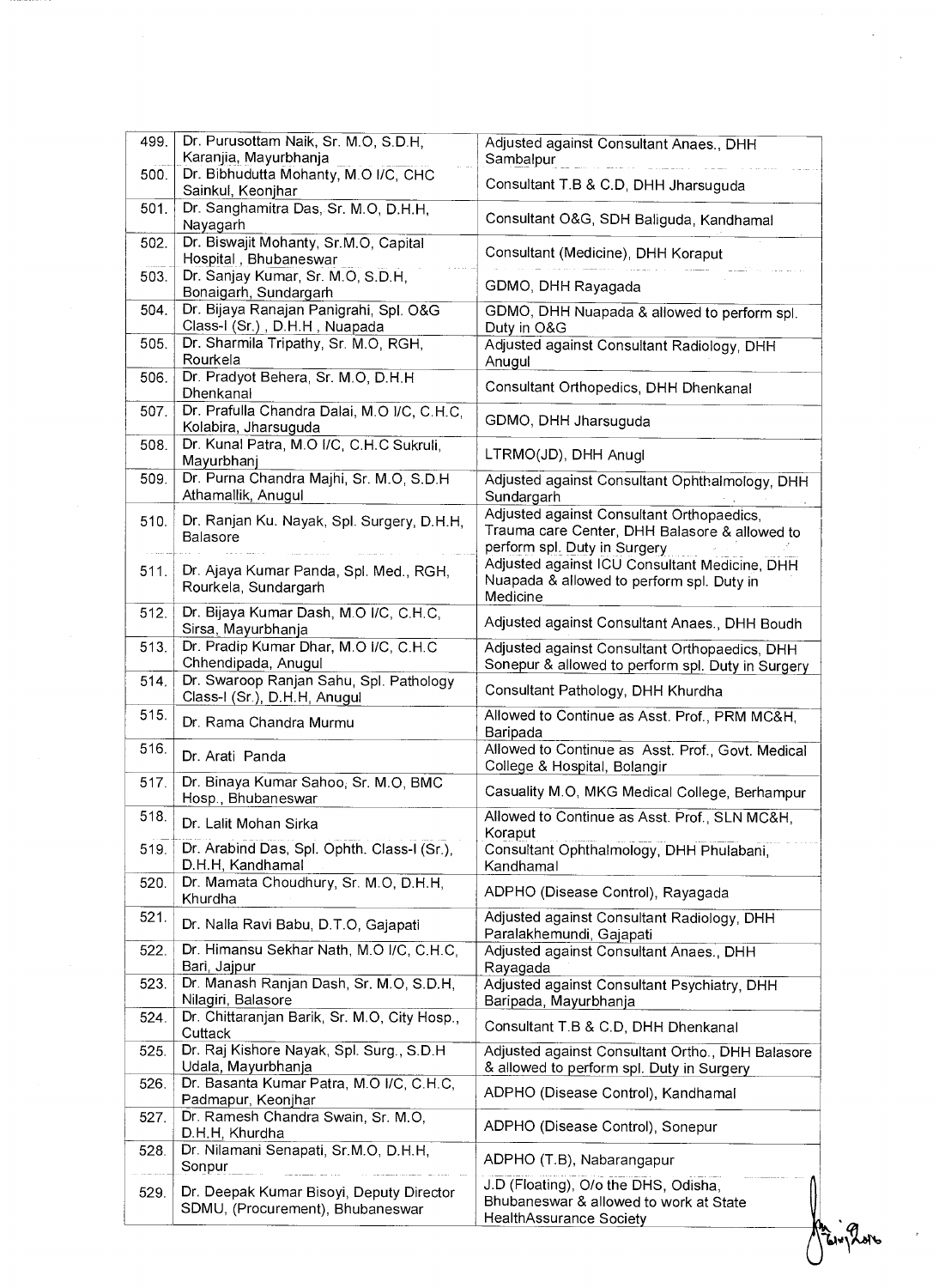| 530. | Dr. Chayakanta Gouda, Sr. M.O, DHH,<br>Jagatsinghpur                                            | Consultant Paed. DHH Jagatsinghpur                                                |
|------|-------------------------------------------------------------------------------------------------|-----------------------------------------------------------------------------------|
| 531. | Dr. Malaya Kumar Tripathy, M.O I/C, C.H.C<br>Biswanathpur, Kalahandi                            | Adjusted against Consultant Radiology, DHH                                        |
| 532. | Dr. Manjurani Singh, Sr. M.O, S.D.H,<br>Karanjia, Mayurbhanja                                   | Nabarangapur<br>GDMO, DHH Sonepur                                                 |
| 533. | Dr. Taraka Prasan Tripathy, M.O I/C,                                                            | GDMO, DHH Nayagarh                                                                |
| 534. | C.H.C, Kanpur, Cuttack<br>Dr. Piyusha Ranjan Sahu, Sr. M.O, D.H.H.                              | Consultant Skin & V.D, City Hospital, Cuttack                                     |
| 535. | Keonjhar<br>Dr. Basanti Hansdah, Sr. M.O, S.D.H,                                                | Consultant Medicine, DHH Malkangiri                                               |
| 536. | Rairangapur, Mayurbhanj<br>Dr. Namita Nayak, Sr. M.O, D.H.H.                                    |                                                                                   |
| 537. | Balasore<br>Dr. Balgopal Behera, M.O I/C, CHC                                                   | Consultant Paed, SNCU, DHH Keonjhar                                               |
|      | Chandragiri, Gajapati                                                                           | GDMO, DHH Rayagada & allowed to perform spl.<br>Duty in O&G                       |
| 538. | Dr. Nutan Panda, Adj. against Spl. Surgery<br>Class-I (Sr.), D.H.H, Khurdha                     | JD (Paramedics), Office of DHS, Odisha                                            |
| 539. | Dr. Bijaya Kumar Kampa, Sr. M.O, D.H.H.<br>Kalahandi & allowed to perform Spl. Duty in<br>Paed. | Consultant Paed., DHH Bhabanipatana, Kalahandi                                    |
| 540. | Dr. Rasbihari Banka, Adj. against Spl.<br>Anaeas. (Sr.-I), D.H.H. Bargarh                       | Adjusted against Consultant Anaes., DHH<br>Baragarh                               |
| 541. | Dr. Pankajini Behera, Adj. against Spl.<br>Medicine, DHH, Jagatsinghpur                         | Consultant Pathology, DHH Jagatsingpur                                            |
| 542. | Dr. Niranjan Patro, M. O I/C, C.H.C<br>Ramanaguda, Rayagada                                     | GDMO, DHH Koraput                                                                 |
| 543. | Dr. Basumati Choudhury, Sr. M.O, D.H.H.<br>Sundargarh                                           | Adjusted against Consultant Radiology, DHH<br>Sonepur                             |
| 544. | Dr. Gurudas Mohapatra, Spl. Anaes., SDH<br>Udala, Mayurbhanja                                   | Consultant Anaes., Trauma Care Center, DHH<br>Balasore                            |
| 545. | Dr. Bijan Kumar Panda                                                                           | Allowed to Continue as Asst. Prof., Govt. Medical<br>College & Hospital, Bolangir |
| 546. | Dr. Gayatri Devi, Sr. M.O, D.H.H, Nayagarh                                                      | GDMO, DHH Phulabani, Kandhamal                                                    |
| 547. | Dr. Namita Mishra, Sr. M.O, S.D.H,<br>Athagarh, Cuttack                                         | ADPHO (Disease Control), Bolangir                                                 |
| 548. |                                                                                                 |                                                                                   |
|      | Dr. Lalishree Bhokta, Spl. Ophth. Class-I<br>(Sr.), D.H.H. Kalahandi                            | Consultant Ophthalmology, DHH Nuapada                                             |
| 549. | Dr. Laxmimani Majhi, M.O I/C, C.H.C                                                             | Consultant O&G, SDH Bonai, Sundargarh                                             |
| 550. | Jashipur, Mayurbhanj<br>Dr. Anjana Prusty, Sr. M.O, D.H.H. Anugul                               | LTRMO(JD), DHH Phulabani, Kandhamal                                               |
| 551. | Dr. Prabhat Narayan Tripathy, Spl. O&G,<br>S.D.H Padmapur, Baragarh                             | Consultant O&G, SDH Athamallik, Anugul                                            |
| 552. | Dr. Amulya Ku Dash, Spl. Medicine, S.D.H,                                                       | Consultant Medicine, Udit Narayanpur, T.B Hosp.,                                  |
| 553. | Bonai, Sundargarh<br>Dr. Gandhi Murmu, M.O I/C, C.H.C.<br>Rangamatia, Mayurbhanj                | Kalahandi<br>Adjusted against Consultant Radiology, DHH<br>Boudh                  |

By Order of the Governor  $\overline{a}$ Additional Secretary to Government